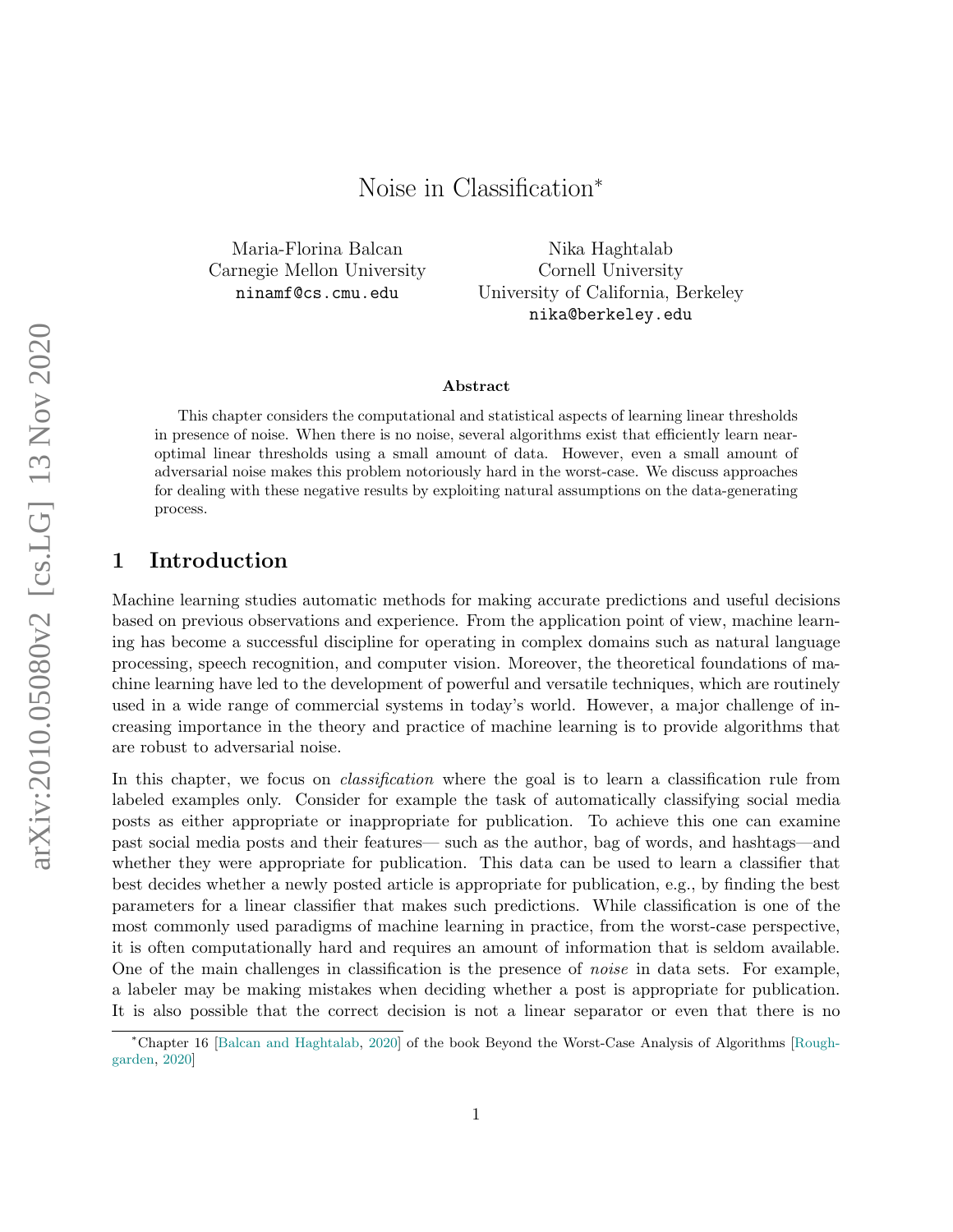perfect classification rule. The latter can happen when, for example, one appropriate post and one inappropriate post map to the same feature vector. Indeed, when the noise in classification is adversarially designed, classification is believed to be hard. On the other hand, there is an increasing need for learning algorithms that can withstand intentionally adversarial behavior in their environment, e.g., large fraction of inappropriate social media posts are made with the intention to pass through the deployed classifier. Therefore, it is essential to provide a theoretical grounding for the performance of learning algorithms in presence of real-life adversaries.

In this chapter, we go beyond the worst-case in studying noise in classification with a focus on learning linear threshold classifiers. Learning linear thresholds is a canonical problem in machine learning that serves as a backbone for several other learning problems, such as support vector machines and neural networks. In the absence of noise, several computationally efficient algorithms exist that can learn highly accurate linear thresholds. However, introducing even a small amount of adversarial noise makes this problem notoriously intractable with a runtime that is prohibitively large in the number of features. In this chapter, we present some of the recent progress on learning linear thresholds in presence of noise under assumptions on the data-generating process. The first approach considers restrictions on the marginal distribution of instances, e.g., log-concave or Gaussian distributions. The second approach additionally considers how the true classification of instances match those expressed by the most accurate classifier one is content with, e.g., assuming that the Bayes optimal classifier is also a linear threshold. At a technical level, many of the results in this chapter contribute to and draw insights from high dimensional geometry to limit the effects of noise on learning algorithms.

We describe the formal setup in Section [2.](#page-1-0) In Section [3,](#page-2-0) we overview the classical worst-case and best-case results on computational and statistical aspects of classification. In Section [4,](#page-4-0) we showcase general assumptions on the marginal distribution of instances that lead to improved computational performance. In Section [5,](#page-12-0) we obtain further computational and statistical improvements by investigating additional assumptions on the nature of the label noise. We end this chapter by putting the work into a broader context.

### <span id="page-1-0"></span>2 Model

We consider an instance space X and a set of labels  $\mathcal{Y} = \{-1, +1\}$ . A *classifier* is a function  $f: \mathcal{X} \to \mathcal{Y}$  that maps an instance  $x \in \mathcal{X}$  to its classification y. For example, x can represent a social media post and y can indicate whether the post was appropriate for publication. We consider a set of classifiers F. We denote the VC dimension of F, which measures the expressibility of F, by  $\dim(\mathcal{F})$ .<sup>[1](#page-1-1)</sup> We further consider a distribution D over  $\mathcal{X} \times \mathcal{Y}$ . While D is assumed to be unknown, we assume access to a set  $S$  of i.i.d. samples from  $D$ . For a classifier  $f$ , we represent its *expected* and empirical error, respectively, by  $\text{err}_{\mathcal{D}}(f) = \text{Pr}_{(x,y)\sim\mathcal{D}}[y \neq f(x)]$  and  $\text{err}_{S}(f) = \frac{1}{|S|} \sum_{(x,y)\in S} \mathbf{1}_{(y\neq f(x))}$ . Classification is the task of learning a classifier with near optimal error from a set of classifiers  $\mathcal{F}$ , i.e., finding f such that  $err_{\mathcal{D}}(f) \leq opt + \epsilon$ , where  $opt = min_{f^* \in \mathcal{F}} err_{\mathcal{D}}(f^*)$ . Classification is considered under a number of settings. Agnostic learning refers to a setting where no additional assumptions are made regarding the set of classifiers  $\mathcal F$  or the distribution of instances  $\mathcal D$ . Realizable learning refers to a setting where there is  $f^* \in \mathcal{F}$  such that  $\text{err}_{\mathcal{D}}(f^*) = 0$ , in which case, one is looking for a classifier f with  $\text{err}_{\mathcal{D}}(f) \leq \epsilon$ .

<span id="page-1-1"></span><sup>&</sup>lt;sup>1</sup>VC dimension is the size of the largest  $X \subseteq \mathcal{X}$  that can be labeled in all possible ways using functions in  $\mathcal{F}$ .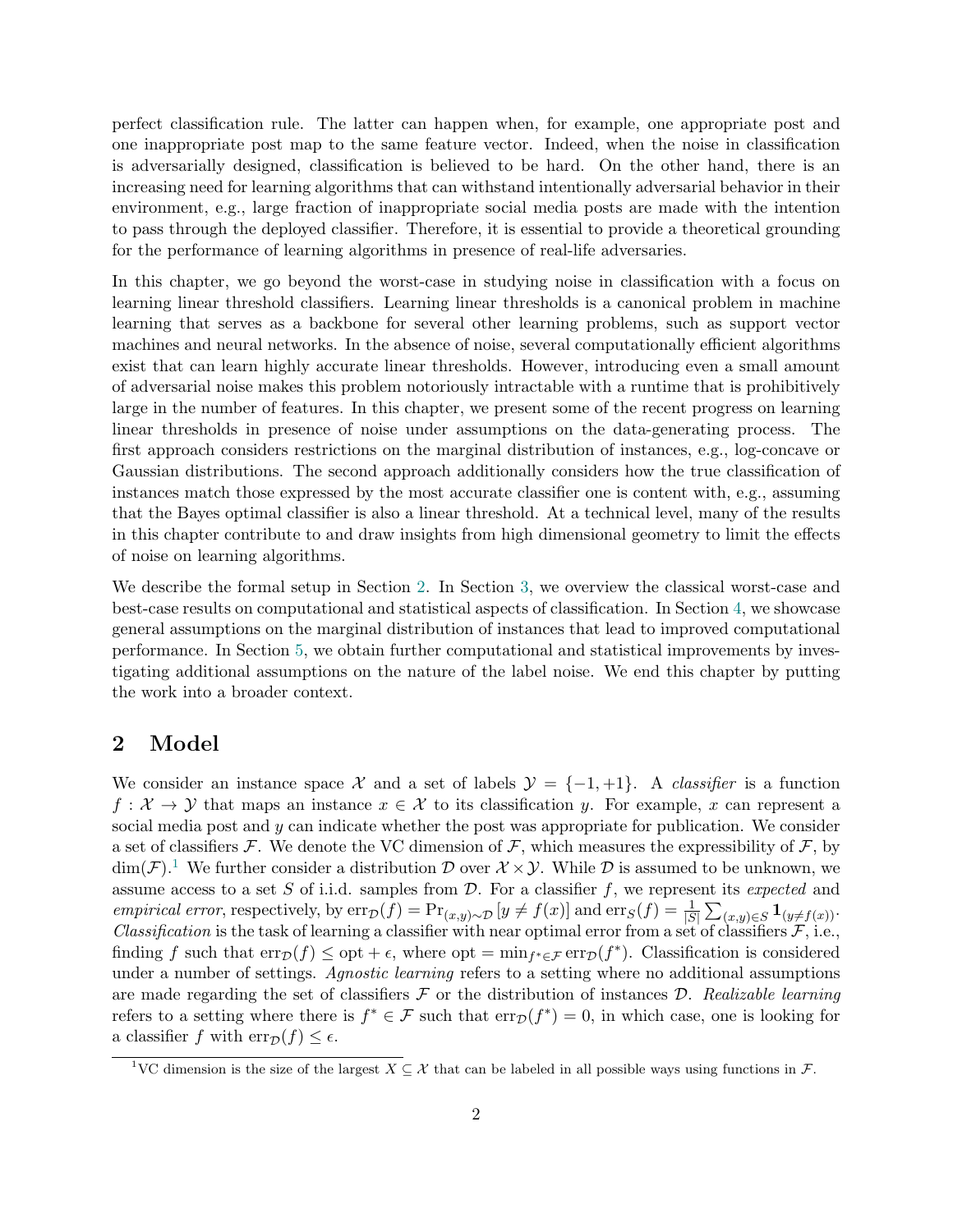In parts of this chapter, we work with the class of linear threshold classifiers. That is, we assume that the input space is  $\mathcal{X} = \mathbb{R}^d$  for some  $d \in \mathbb{N}$  and refer to an instance by its d-dimensional vector representation  $\mathbf{x} \in \mathbb{R}^d$ . A homogeneous linear threshold classifier, also called a halfspace through the origin, is a function  $h_{\mathbf{w}}(\mathbf{x}) = \text{sign}(\mathbf{w} \cdot \mathbf{x})$  for some unit vector  $\mathbf{w} \in \mathbb{R}^d$ . The VC dimension of the class of d-dimensional homogeneous linear thresholds is  $\dim(\mathcal{F}) = d$ .

## <span id="page-2-0"></span>3 The Best Case and The Worst Case

In this section, we review the computational and statistical aspects of classification at the opposite ends of the difficulty spectrum—the realizable and agnostic settings.

#### <span id="page-2-3"></span>3.1 Sample Complexity

It is well-known that to find a classifier of error  $\epsilon$  in the realizable setting, all one needs to do is to take a set of  $\Theta(\dim(\mathcal{F})/\epsilon)$  i.i.d. samples from D and choose  $f \in \mathcal{F}$  that perfectly classifies all of these samples.<sup>[2](#page-2-1)</sup> Formally, for any  $\epsilon, \delta \in (0, 1)$ , there is

$$
m_{\epsilon,\delta}^{real} \in O\left(\frac{1}{\epsilon} \left( \dim(\mathcal{F}) \ln\left(\frac{1}{\epsilon}\right) + \ln\left(\frac{1}{\delta}\right) \right) \right)
$$

such that with probability  $1 - \delta$  over  $S \sim \mathcal{D}^{m_{\epsilon,\delta}^{real}}$ , if  $\text{err}_S(f) = 0$  then  $\text{err}_{\mathcal{D}}(f) \leq \epsilon$ .

In most applications of machine learning, however, either the perfect classifier is much more complex than those included in  $\mathcal F$  or there is no way to perfectly classify instances. This is where agnostic learning comes in. With no assumptions on the performance of classifiers one instead chooses  $f \in \mathcal{F}$  with least empirical error. One way to make this work is to estimate the error of all classifiers within  $\epsilon$  with high probability over the draw of the samples. This is called uniform *convergence* and requires  $\Theta(\dim(\mathcal{F})/\epsilon^2)$  samples. More formally, for any  $\epsilon, \delta \in (0,1)$ , there is

$$
m_{\epsilon,\delta} \in O\left(\frac{1}{\epsilon^2}\left(\dim(\mathcal{F}) + \ln\left(\frac{1}{\delta}\right)\right)\right)
$$

such that with probability  $1-\delta$  over the sample set  $S \sim \mathcal{D}^{m_{\epsilon,\delta}}$ , for all  $f \in \mathcal{F}$ ,  $|\text{err}_{\mathcal{D}}(f) - \text{err}_{S}(f)| \leq \epsilon$ . These sample complexities are known to be nearly tight. We refer the reader to [Anthony and](#page-17-1) [Bartlett](#page-17-1) [\[1999\]](#page-17-1) for more details. [3](#page-2-2)

It is evident from these results that in the worst case agnostic learning requires significantly, i.e., about a factor of  $1/\epsilon$ , more data than realizable learning. Unfortunately, such large amount of data may not be available in many applications and domains, e.g., medical imaging. On the other hand, day-to-day applications of machine learning rarely resemble worst-case instances of agnostic learning. In Section [5,](#page-12-0) we show how the sample complexity of agnostic leaning significantly improves when we make additional assumptions on the nature of the noise.

<span id="page-2-2"></span><span id="page-2-1"></span><sup>&</sup>lt;sup>2</sup>We use notation  $\tilde{\Theta}$  to hide logarithmic dependence on  $1/\epsilon$  and  $1/\delta$ .

<sup>3</sup> Informally speaking, the VC dimension of a function class controls the number of samples needed for learning. This is because if the number of samples is much smaller than the VC dimension, it is possible to have two functions that perform identically on the training set but there is a large gap between their performance on the true distributions. The surprising aspect of these results is that VC dimension also characterizes the number of samples sufficient for learning.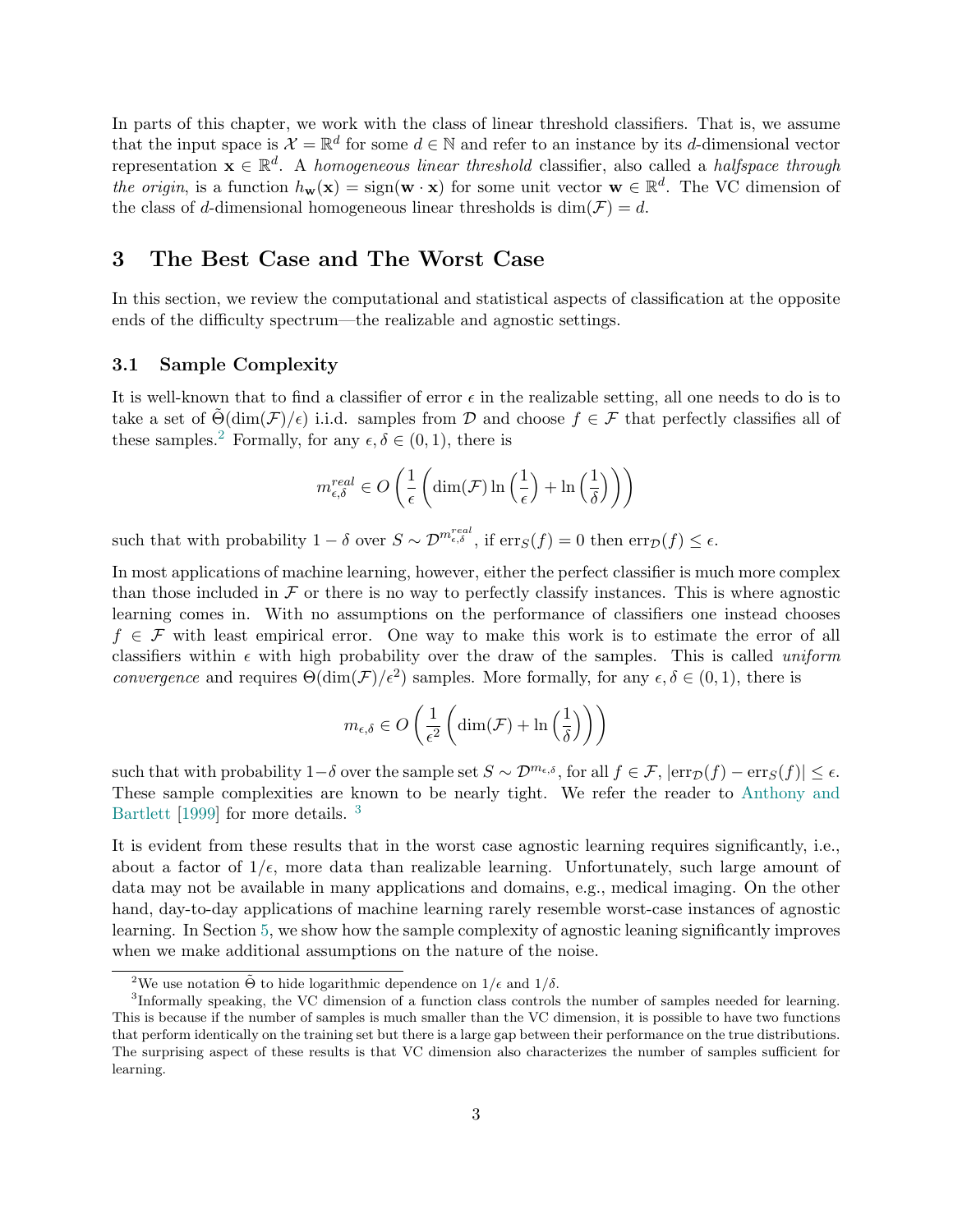### <span id="page-3-4"></span>3.2 Computational Complexity

Given a sufficiently large sample set, the computational complexity of classification is concerned with whether one can efficiently compute a classifier of good quality on the samples. In the realizable setting, this involves computing a classifier  $f$  that makes no mistakes on the sample set. More generally, in the agnostic setting one needs to compute a classifier  $f \in \mathcal{F}$  of (approximately) least error. This can be done in  $poly(|\mathcal{F}|)$  runtime. However, in most cases  $\mathcal F$  is infinitely large or, even in cases that it is finite, it is exponential in the natural representation of the problem, e.g., the set of all linear threshold functions, decision trees, boolean functions, etc. In this section, we focus on a setting where  $\mathcal F$  is the set of homogeneous linear thresholds, which is one of the most popular classifiers studied in machine learning.

Consider the realizable setting where  $f_{\mathbf{w}} \in \mathcal{F}$  exists that is consistent with the set S sampled from D, i.e.,  $y = sign(\mathbf{w} \cdot \mathbf{x})$  for all  $(\mathbf{x}, y) \in S$ . Then such a vector  $\mathbf{w} = \frac{\mathbf{v}}{\|\mathbf{w}\|}$  $\frac{\mathbf{v}}{\|\mathbf{v}\|_2}$  can be computed in time poly $(d, |S|)$  by finding a solution **v** to the following linear program with a dummy objective

<span id="page-3-3"></span>
$$
\begin{array}{ll}\text{minimize}_{\mathbf{v} \in \mathbb{R}^d} & 1\\ \text{subject to} & y(\mathbf{v} \cdot \mathbf{x}) \ge 1, \qquad \forall (\mathbf{x}, y) \in S. \end{array} \tag{1}
$$

Can one use this linear program in the agnostic case? The answer depends on how much noise, measured by the error of the optimal classifier, exists in the data set. After all, if the noise is so small that it does not appear in the sample set, then one can continue to use the above linear program. To see this more formally, let  $\mathcal{O}_F$  be an *oracle* for the realizable setting that takes sample set S and returns a classifier  $f \in \mathcal{F}$  that is perfect on S if one exists. Note that the above linear program achieves this by returning w that satisfies the constraints or certifying that no such vector exists. In the following algorithm, we apply this oracle that is designed for the realizable setting to the agnostic learning problem where the noise level is very small. Interestingly, these guarantees go beyond learning linear thresholds and apply to any learning problem that is efficiently solvable in the realizable setting.

**Input:** Sampling access to  $\mathcal{D}$ , set of classifiers  $\mathcal{F}$ , oracle  $\mathcal{O}_{\mathcal{F}}$ ,  $\epsilon$ , and  $\delta$ .

- 1. Let  $m = m_{\frac{\epsilon}{4},0.5}^{real}$  and  $r = m^2 \ln(2/\delta)$ .
- <span id="page-3-1"></span>2. For  $i = 1, \ldots, r$ , take a sample set  $S_i$  of m i.i.d. samples from D. Let  $f_i = \mathcal{O}_{\mathcal{F}}(S_i)$  or  $f_i$  = "none" if there is no perfect classifier for  $S_i$ .
- 3. Take a fresh sample set S of  $m' = \frac{1}{6}$  $\frac{1}{\epsilon} \ln(r/\delta)$  i.i.d. samples from  $\mathcal{D}$ .
- 4. Return  $f_i$  with minimum err<sub>S</sub> $(f_i)$ .

<span id="page-3-0"></span>Figure 1: Efficient Agnostic Learning for Small Noise.

<span id="page-3-2"></span>**Theorem 1** [\(Kearns and Li](#page-18-1) [\[1993\]](#page-18-1)). Consider an agnostic learning problem with distribution D and set of classifiers F such that  $\min_{f \in \mathcal{F}} \text{err}_{\mathcal{D}}(f) \leq c \epsilon / \dim(\mathcal{F})$  for a sufficiently small constant c. Algorithm [1](#page-3-0) makes poly  $(\dim(\mathcal{F}), \frac{1}{\epsilon})$  $\frac{1}{\epsilon}, \ln(\frac{1}{\delta})$  calls to the realizable oracle  $\mathcal{O}_{\mathcal{F}}$ , and with probability  $1 - \delta$ , returns a classifier f with  $\text{err}_{\mathcal{D}}(f) \leq \epsilon$ .

Proof Sketch. It is not hard to see that Step [2](#page-3-1) of the algorithm returns at least one classifier  $f_i \in \mathcal{F}$ , which perfectly classifies  $S_i$  of size  $m = \Theta(\dim(\mathcal{F})/\epsilon)$  with high probability, and therefore has error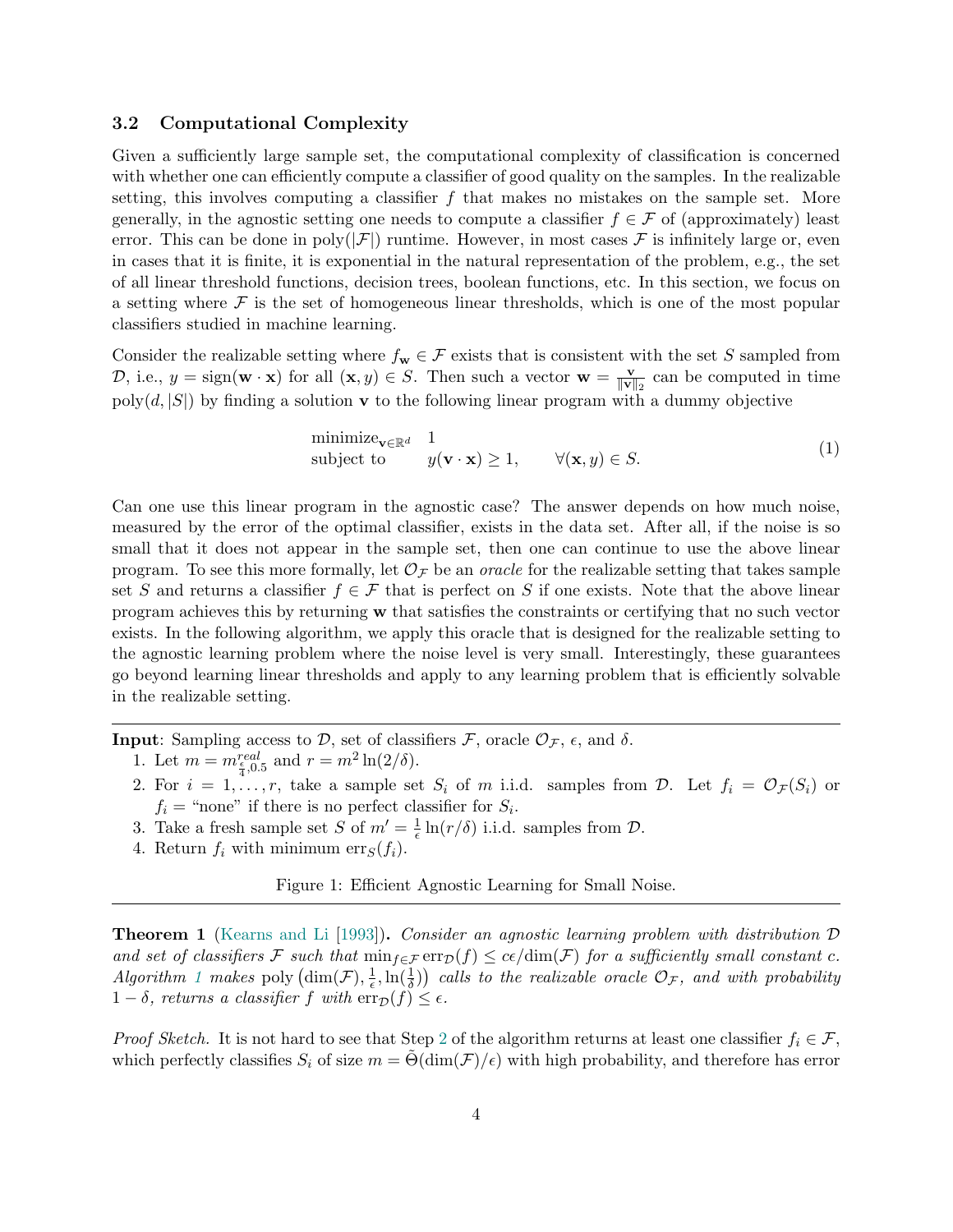at most  $\epsilon/4$  on D. Since  $m = \Theta(\epsilon^{-1} \dim(\mathcal{F}) \ln(1/\epsilon))$ , for a fixed i, the probability that  $S_i$  is perfectly labeled by the optimal classifier is  $(1 - c\epsilon/\text{dim}(\mathcal{F}))^m \ge \frac{1}{m^2}$ . Repeating this  $r = m^2 \ln(2/\delta)$  times, with probability at least  $1-\frac{\delta}{2}$  $\frac{\delta}{2}$  at least one sample set is perfectly labeled by the optimal classifier

We use the Chernoff bound to estimate the error within a multiplicative factor of  $2<sup>4</sup>$  $2<sup>4</sup>$  $2<sup>4</sup>$  With probability 1 –  $\delta$  over the choice of m' samples S, any such classifier  $f_i$  with  $\text{err}_{\mathcal{D}}(f_i) \leq \epsilon/4$  has  $\text{err}_S(f_i) \leq \epsilon/2$  and any such classifier with  $\text{err}_{\mathcal{D}}(f_i) > \epsilon$  has  $\text{err}_S(f_i) > \epsilon/2$ . Therefore, Algorithm [1](#page-3-0) returns a classifier of error  $\epsilon$ .  $\Box$ 

Theorem [1](#page-3-2) shows how to efficiently learn a d-dimensional linear threshold in the agnostic setting when the noise level is  $O\left(\frac{\epsilon}{d}\right)$  $\frac{\epsilon}{d}$ ). At its heart, Theorem [1](#page-3-2) relies on the fact that when the noise is small, Linear Program [\(1\)](#page-3-3) is still feasible with a reasonable probability. On the other hand, significant noise in agnostic learning leads to unsatisfiable constraints in Linear Program [\(1\)](#page-3-3). Indeed, in a system of linear equations where one can satisfy  $(1 - \epsilon)$  fraction of the equations, it is NP-hard to find a solution that satisfies  $\Theta(1)$  fraction of them. [Guruswami and Raghavendra](#page-18-2) [\[2009\]](#page-18-2) use this to show that even if there is a near-perfect linear threshold  $f^* \in \mathcal{F}$  with  $\text{err}_{\mathcal{D}}(f^*) \leq \epsilon$ , finding any classifier in F with error  $\leq \frac{1}{2} - \Theta(1)$  is NP-Hard. Agnostic learning of linear thresholds is hard even if the algorithm is allowed to return a classifier  $f \notin \mathcal{F}$ . This setting is called *improper* learning and is generally simpler than the problem of learning a classifier from  $\mathcal{F}$ . But, even in improper learning, when the optimal linear threshold has a small constant error opt, it is hard to learn a classifier of error  $O(\text{opt})$  [\[Daniely,](#page-18-3) [2016\]](#page-18-3), assuming that refuting random *Constraint Satisfaction* Problems is hard under a certain regime.

These hardness results demonstrate a gap between what is efficiently learnable in the agnostic setting and the realizable setting, even if one has access to unlimited data. In Sections [4](#page-4-0) and [5,](#page-12-0) we circumvent these hardness results by simple assumptions on the shape of the marginal distribution or the nature of the noise.

### <span id="page-4-0"></span>4 Benefits of Assumptions on the Marginal Distribution

In this section, we show how additional assumptions on the marginal distribution of  $\mathcal D$  on instance space  $\mathcal X$  improve the computational aspects of classification. A commonly used class of distributions in the theory and practice of machine learning is the class of log-concave distributions, which includes the Gaussian distribution and uniform distribution over convex sets. Formally,

**Definition 2.** A distribution P with density p is log-concave if  $log(p(\cdot))$  is concave. It is isotropic if its mean is at the origin and has a unit co-variance matrix.

Throughout this section, we assume that the marginal distribution of  $\mathcal D$  is log-concave and isotropic. Apart from this we make no further assumptions and allow for arbitrary label noise. Let us first state several useful properties of isotropic log-concave distributions. We refer the interested reader to [Lovász and Vempala, [2007,](#page-18-4) [Awasthi et al.,](#page-17-2) [2017a,](#page-17-2) [Balcan and Long,](#page-17-3) [2013\]](#page-17-3) for the proof of these properties.

<span id="page-4-2"></span>**Theorem 3.** Let  $P$  be an isotropic log-concave distribution over  $\mathcal{X} = \mathbb{R}^d$ .

<span id="page-4-1"></span><sup>4</sup>Here, a multiplicative approximation rather than an additive one needs fewer samples than is discussed in Section [3.1.](#page-2-3)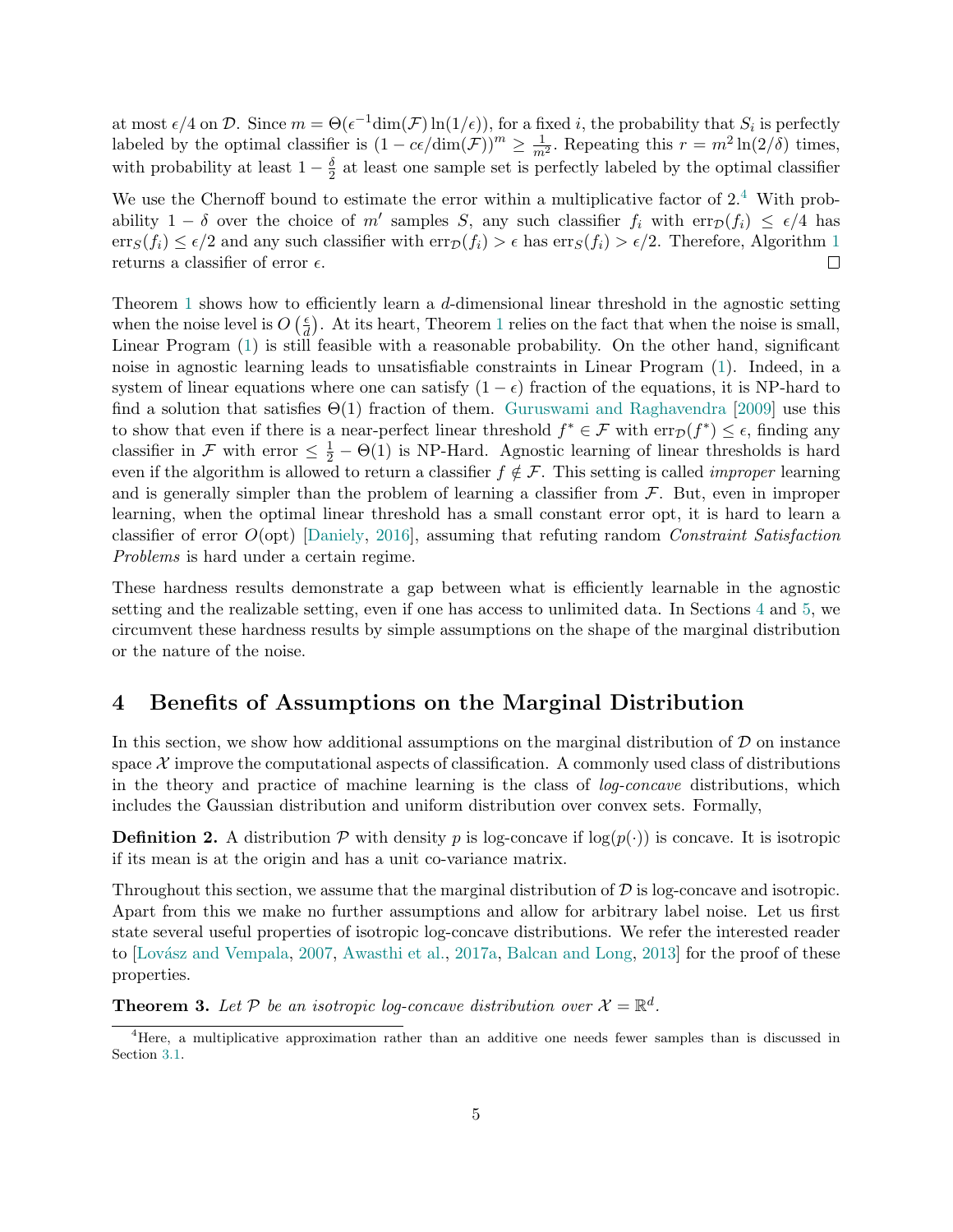- <span id="page-5-0"></span>1. All marginals of P are also isotropic log-concave distributions.
- <span id="page-5-1"></span>2. For any r,  $Pr[\|\mathbf{x}\| \geq r]$ √  $d \leq \exp(-r+1)$ .
- <span id="page-5-3"></span>3. There are constants  $\overline{C}_1$  and  $\underline{C}_1$ , such that for any two unit vectors **w** and **w'**,  $\underline{C}_1\theta(\mathbf{w},\mathbf{w}') \leq$  $\Pr_{\mathbf{x} \sim \mathcal{P}}[\text{sign}(\mathbf{w} \cdot \mathbf{x}) \neq \text{sign}(\mathbf{w}' \cdot \mathbf{x})] \leq \overline{C}_1 \theta(\mathbf{w}, \mathbf{w}')$ , where  $\theta(\mathbf{w}, \mathbf{w}')$  is the angle between vectors  $\mathbf{w}$  and  $\mathbf{w}'$ .
- <span id="page-5-4"></span>4. There are constants  $\overline{C}_2$  and  $\underline{C}_2$ , such that for any unit vector **w** and  $\gamma$ ,  $\underline{C}_2\gamma \leq \Pr_{\mathbf{x}\sim\mathcal{P}}\left[\left|\mathbf{x}\cdot\mathbf{w}\right|\leq\gamma\right]\leq$  $\overline{C}$ <sub>2</sub>γ.
- <span id="page-5-5"></span>5. For any constant  $C_3$  there is a constant  $C'_3$  such that for any two unit vectors **w** and **w**' such that  $\theta(\mathbf{w}, \mathbf{w}') \leq \alpha < \pi/2$ , we have  $\Pr_{\mathbf{x} \sim \mathcal{P}}[|\mathbf{x} \cdot \mathbf{w}| \geq C_3'\alpha$  and  $\text{sign}(\mathbf{w} \cdot \mathbf{x}) \neq \text{sign}(\mathbf{w}' \cdot \mathbf{x})] \leq \alpha C_3$ .

Part [1](#page-5-0) of Theorem [3](#page-4-2) is useful in establishing the other properties of log-concave distributions. For example, projection of  $x$  on any orthonormal subspace is equivalent to the marginal distribution over the coordinates of the new subspace and thus forms an isotropic log-concave distribution. This allows one to prove the rest of Theorem [3](#page-4-2) by analyzing the projections of x on the relevant unit vectors  $w$  and  $w'$ . Part [1](#page-5-0) and the exponential tail property of log-concave distributions (as expressed in Part [2\)](#page-5-1) are used in Section [4.1](#page-5-2) to show that linear thresholds can be approximated using low degree polynomials over log-concave distributions.

Part [3](#page-5-3) allows one to bound the error of a candidate classifier in terms of its angle to the optimal classifier. In addition, the exponential tail of log-concave distributions implies that a large fraction of the distribution is in a band around the decision boundary of a classifier (Part [4\)](#page-5-4). Furthermore, the exponential tail property — when applied to regions that are progressively farther from the origin and are captured within the disagreement region — implies that only a small part of the disagreement between a candidate classifier and the optimal classifier falls outside of this band (Part [5\)](#page-5-5). Sections [4.2](#page-8-0) and [5.2](#page-13-0) use these properties to localize the learning problem near a decision boundary of a candidate classifier and achieve strong computational results for learning linear thresholds.

#### <span id="page-5-2"></span>4.1 Computational Improvements via Polynomial Regression

One of the reasons behind the computational hardness of agnostic learning is that it involves a nonconvex and non-smooth function,  $sign(\cdot)$ . Furthermore,  $sign(\cdot)$  cannot be approximated uniformly over all  $x$  by low degree polynomials or other convex and smooth functions that can be efficiently optimized. However, one only needs to approximate  $sign(\cdot)$  in *expectation* over the data-generating distribution. This is especially useful when the marginal distribution has exponential tail, e.g., logconcave distributions, because it allows one to focus on approximating  $sign(\cdot)$  close to its decision boundary, at the expense of poorer approximations far from the boundary, but without reducing the (expected) approximation factor overall.

This is the idea behind the work of [Kalai et al.](#page-18-5)  $[2008]$  that showed that if  $D$  has a log-concave marginal, then one can learn a classifier of error opt  $+\epsilon$  in time poly  $(d^{\kappa(1/\epsilon)})$ , for a fixed function  $\kappa$ . Importantly, this result establishes that a low-degree polynomial threshold approximates sign( $\cdot$ ) in expectation. We state this claim below and refer the interested reader to [Kalai et al.](#page-18-5) [\[2008\]](#page-18-5) for its proof.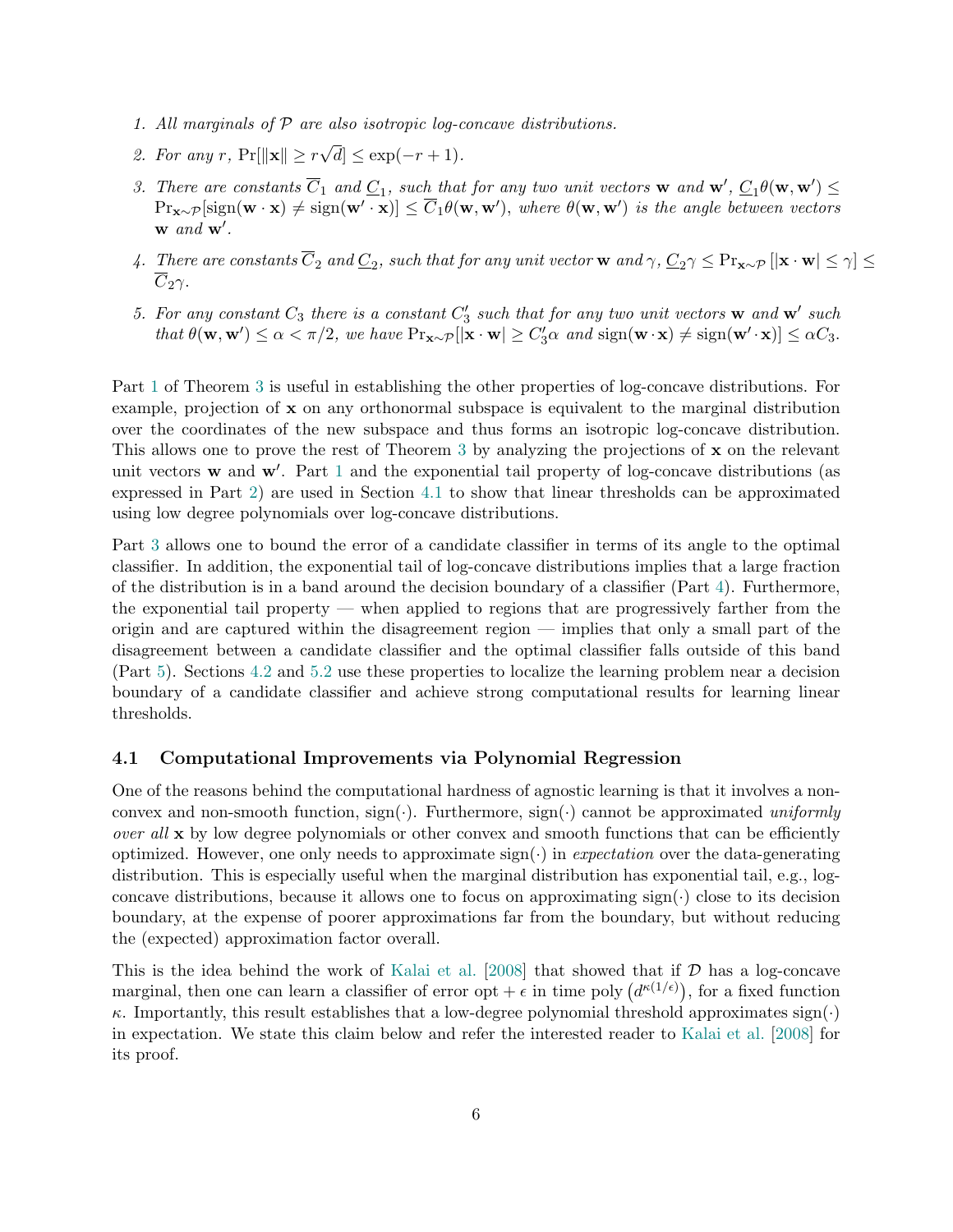**Input:** Set S of poly  $\left(\frac{1}{\epsilon}\right)$  $\frac{1}{\epsilon} d^{\kappa(1/\epsilon)}$  samples from  $\mathcal{D}$ 

1. Find polynomial p of degree  $\kappa(1/\epsilon)$  that minimizes  $\mathbb{E}_{(\mathbf{x},y)\sim S}[[p(\mathbf{x})-y]].$ 

2. Let  $f(\mathbf{x}) = \text{sign}(p(\mathbf{x}) - \theta)$  for  $\theta \in [-1, 1]$  that minimizes the empirical error on S.

<span id="page-6-0"></span>Figure 2:  $L_1$  Polynomial Regresssion.

<span id="page-6-1"></span>**Theorem 4** [\(Kalai et al.](#page-18-5) [\[2008\]](#page-18-5)). There is a function  $\kappa$  such that for any log-concave (not necessarily isotropic) distribution P on R, for any  $\epsilon$  and  $\theta$ , there is a polynomial  $q : \mathbb{R} \to \mathbb{R}$  of degree  $\kappa(1/\epsilon)$  such that  $\mathbb{E}_{z\sim\mathcal{P}}\left[|q(z) - \text{sign}(z-\theta)|\right] \leq \epsilon$ .

This result suggests a learning algorithm that fits a polynomial, in  $L_1$  distance, to the set of samples observed from  $D$ . This algorithm is formally presented in Algorithm [2.](#page-6-0) At a high level, for a set S of labeled instances, our goal is to compute a polynomial  $p : \mathbb{R}^d \to \mathbb{R}$  of degree  $\kappa(1/\epsilon)$ that minimizes  $\mathbb{E}_{(\mathbf{x},y)\sim S}[p(\mathbf{x})-y]$ . This can be done in time poly $(d^{\kappa(1/\epsilon)})$ , by expanding each ddimensional instance **x** to a poly $(d^{\kappa(1/\epsilon})$ -dimensional instance **x**' that includes all monomials with degree at most  $\kappa(1/\epsilon)$  of **x**. We can then perform an  $L_1$  regression on  $(\mathbf{x}', y)$ s to find p in time  $\text{poly}(d^{\kappa(1/\epsilon)})$  — for example by using a linear program. With p in hand, we then choose a threshold  $\theta$  so as to minimize the empirical error of sign  $(p(x) - \theta)$ . This allows us to use Theorem [4](#page-6-1) to prove the following result.

<span id="page-6-2"></span>**Theorem 5** [\(Kalai et al.](#page-18-5) [\[2008\]](#page-18-5)). The  $L_1$  Polynomial Regression algorithm (Algorithm [2\)](#page-6-0) achieves  $\text{err}_{\mathcal{D}}(f) \leq \text{opt} + \epsilon/2$  in expectation over the choice of S.

*Proof.* Let  $f(\mathbf{x}) = \text{sign}(p(\mathbf{x}) - \theta)$  be the outcome of Algorithm [2](#page-6-0) on sample set S. It is not hard to see that the empirical error of f is at most half of the  $L_1$  error of p, i.e.,  $\text{err}_S(f) \leq \frac{1}{2}$  $\frac{1}{2}$   $\mathbb{E}_S$  [|y – p(**x**)|], where  $\mathbb{E}_S$  denotes expectation taken with respect to the empirical distribution  $(x, y) \sim S$ . To see this, note that  $f(\mathbf{x})$  is wrong only if  $\theta$  falls between  $p(\mathbf{x})$  and y. If we were to pick  $\theta$  uniformly at random from [−1, 1], then in expectation  $f(\mathbf{x})$  is wrong with probability  $|p(\mathbf{x}) - y|/2$ . But  $\theta$  is specifically picked by the algorithm to minimize  $err_S(f)$ , therefore, it beats the expectation and also achieves  $\text{err}_S(f) \leq \frac{1}{2}$  $\frac{1}{2}$   $\mathbb{E}_S$  [|y – p(**x**)|].

Next, we use Theorem [4](#page-6-1) to show that there is a polynomial  $p^*$  that approximates the optimal classifier in expectation over a log-concave distribution. Let  $h^* = sign(\mathbf{w}^* \cdot \mathbf{x})$  be the optimal linear threshold for distribution  $D$ . Note that  $\mathbf{w}^* \cdot \mathbf{x}$  is a one-dimensional isotropic log-concave distribution (By Theorem [3](#page-4-2) part [1\)](#page-5-0). Let  $p^*(\mathbf{x}) = q(\mathbf{x} \cdot \mathbf{w}^*)$  be a polynomial of degree  $\kappa(2/\epsilon)$  that approximates  $h^*$  according to Theorem [4,](#page-6-1) i.e.,  $\mathbb{E}_{\mathcal{D}}[|p^*(\mathbf{x}) - h^*(\mathbf{x}))|] \leq \epsilon/2$ . Then, we have

$$
\underset{S}{\text{err}}(f) \leq \frac{1}{2} \mathbb{E}[|y - p(\mathbf{x})|] \leq \frac{1}{2} \mathbb{E}[|y - p^*(\mathbf{x})|] \leq \frac{1}{2} \left( \mathbb{E}[|y - h^*(\mathbf{x})|] + \mathbb{E}[|p^*(\mathbf{x}) - h^*(\mathbf{x})|] \right)
$$

.

Consider the expected value of the final expression  $\frac{1}{2}$  $(\mathbb{E}_S[|y-h^*(\mathbf{x})|] + \mathbb{E}_S[|p^*(\mathbf{x})-h^*(\mathbf{x})|]$  over the draw of a set S of m samples from D. Since  $|y - h^{*}(\mathbf{x})| = 2$  whenever  $y \neq h^{*}(\mathbf{x})$ , we have  $\mathbb{E}_{S\sim\mathcal{D}^m}[\frac{1}{2}]$  $\frac{1}{2} \mathbb{E}_S[|y-h^*(\mathbf{x})|]] = \text{opt. Moreover, } \mathbb{E}_{S \sim \mathcal{D}^m}[\frac{1}{2}]$  $\frac{1}{2} \mathbb{E}_S[|p^*(\mathbf{x}) - h^*(\mathbf{x})|]] \le \epsilon/4$  since  $\mathbb{E}_{\mathbf{x} \sim \mathcal{D}}[|p^*(\mathbf{x}) |h^*(\mathbf{x})|| \leq \epsilon/2$ . So, the expected value of the final expression is at most opt + $\epsilon/4$ . The expected value of the initial expression  $err_S(f)$  is the expected empirical error of the hypothesis produced. Using the fact that the VC dimension of the class of degree- $\kappa(1/\epsilon)$  polynomial thresholds is  $O(d^{\kappa(1/\epsilon)})$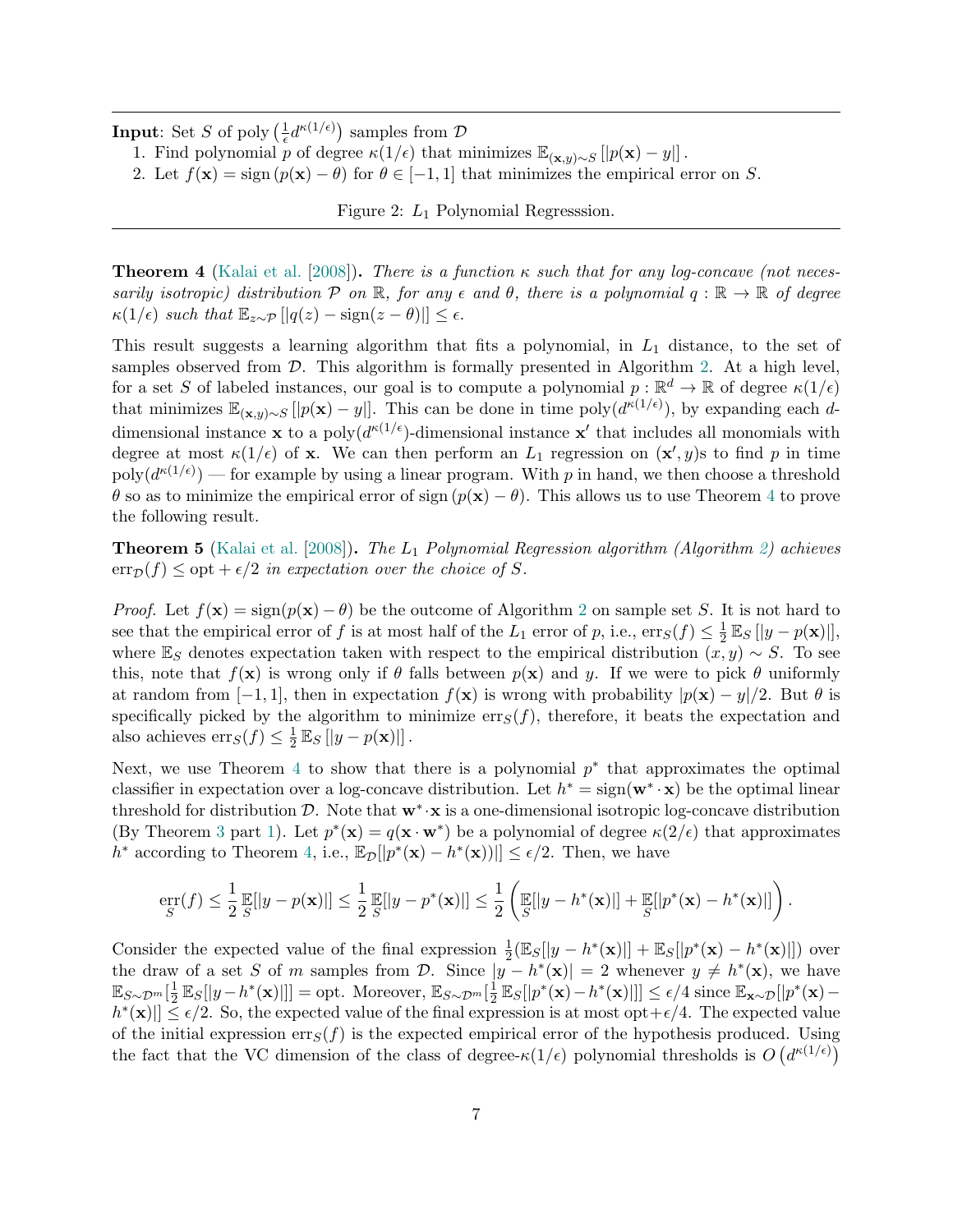and Algorithm [2](#page-6-0) uses  $m = \text{poly}(\epsilon^{-1} d^{\kappa(1/\epsilon)})$  samples, the expected empirical error of h is within  $\epsilon/4$  of its expected true error, proving the theorem.  $\Box$ 

Note that Theorem [5](#page-6-2) bounds the error in expectation over  $S \sim \mathcal{D}^m$ , rather than with high probability. This is because  $|p^*(\mathbf{x}) - h^*(\mathbf{x})|$  is small in expectation but unbounded in the worst-case. However, this is sufficient to show that a single run of the Algorithm [2](#page-6-0) has  $\text{err}_{\mathcal{D}}(f) \leq \text{opt} + \epsilon$  with probability  $\Omega(\epsilon)$ . To achieve a high-probability bound, we run this algorithm  $O(\frac{1}{\epsilon})$  $\frac{1}{\epsilon} \log \frac{1}{\delta}$  times and evaluate the outcomes on a separate sample of size  $\tilde{O}(\frac{1}{\epsilon^2})$  $\frac{1}{\epsilon^2} \log \frac{1}{\delta}$ . This is formalized below.

**Corollary 6.** For any  $\epsilon$  and  $\delta$ , repeat Algorithm [2](#page-6-0) on  $O(\epsilon^{-1} \ln(1/\delta))$  independently generated sample sets  $S_i$  to learn  $f_i$ . Take an additional  $\tilde{O}(\epsilon^{-2}\ln(1/\delta))$  samples from  $\mathcal D$  and return  $f_i^*$  that minimizes the error on this sample set. With probability  $1-\delta$ , this classifier has  $\text{err}_{\mathcal{D}}(f_i^*) \leq \text{opt}+\epsilon$ .

An interesting aspect of Algorithm [2](#page-6-0) is that it is improper, i.e., it uses a polynomial threshold function to learn over the class of linear threshold functions. Furthermore, this algorithm runs in polynomial time and learns a classifier of error  $O(\text{opt})$  when  $\text{opt} = \text{err}_{\mathcal{D}}(h^*)$  is an arbitrarily small constant. As discussed in Section [3.2,](#page-3-4) no computationally efficient algorithm could have obtained this guarantee for general distributions [\[Daniely,](#page-18-3) [2016\]](#page-18-3). This highlights the need to use structural properties of log-concave distributions for obtaining improved learning guarantees.

While  $L_1$  polynomial regression is an extremely powerful algorithm and can obtain error of opt  $+\epsilon$ in poly $(d^{\kappa(1/\epsilon)})$  time for any value of  $\epsilon$ , its runtime is polynomial only when  $\epsilon$  is a constant. There is a different simple and efficient algorithm, called *Averaging*, that achieves non-trivial learning guarantees for any  $\epsilon$  that is sufficiently larger than opt. Averaging [\[Servedio,](#page-18-6) [2001\]](#page-18-6) returns the average of label weighted instances<sup>[5](#page-7-0)</sup>

$$
\text{ classifier } h_{\mathbf{w}} \text{ where } \mathbf{w} = \frac{\mathbb{E}_S[y\mathbf{x}]}{\|\mathbb{E}_S[y\mathbf{x}]\|}. \tag{Averaging Algorithm}
$$

The idea behind Averaging is simple—if a distribution is realizable and symmetric around the origin (such as a Gaussian) then  $\mathbb{E}[y\mathbf{x}]$  points in the direction of the perfect classifier. However, even a small amount of adversarial noise can create a vector component that is orthogonal to w<sup>\*</sup>. Nevertheless, [Kalai et al.](#page-18-5) [\[2008\]](#page-18-5) show that Averaging recovers w<sup>\*</sup> within angle  $\epsilon$  when opt is sufficiently smaller than  $\epsilon$ .

<span id="page-7-1"></span>Theorem 7 (Based on [Kalai et al.](#page-18-5) [\[2008\]](#page-18-5)). Consider a distribution D with a Gaussian and unit variance marginal. There is a constant c such that for any  $\delta$  and  $\epsilon > c$  opt $\sqrt{\ln(1/\text{opt})}$ , there is  $m \in O\left(\frac{d^2}{\epsilon^2}\right)$  $\frac{d^2}{\epsilon^2}\ln\big(\frac{d}{\delta}$  $\left(\frac{d}{\delta}\right)$  such that with probability  $1-\delta$ , the outcome of Averaging on a set of m samples has  $\text{err}_{\mathcal{D}}(h_{\mathbf{w}}) \leq \text{opt} + \epsilon$ . Furthermore Averaging runs in time  $\text{poly}(d, \frac{1}{\epsilon})$ .

This theorem shows that when  $\epsilon \in \Omega(\text{opt}\sqrt{\ln(1/\text{opt})})$  one can efficiently learn a linear threshold of error opt  $+\epsilon$ . In the next section, we present a stronger algorithm that achieves the same learning guarantee for  $\epsilon \in \Omega(\text{opt})$  based on an adaptive localization technique that limits the power of adversarial noise further.

<span id="page-7-0"></span><sup>&</sup>lt;sup>5</sup>Interestingly, Averaging is equivalent to  $L_2$  polynomial regression of degree 1 over the Gaussian distribution.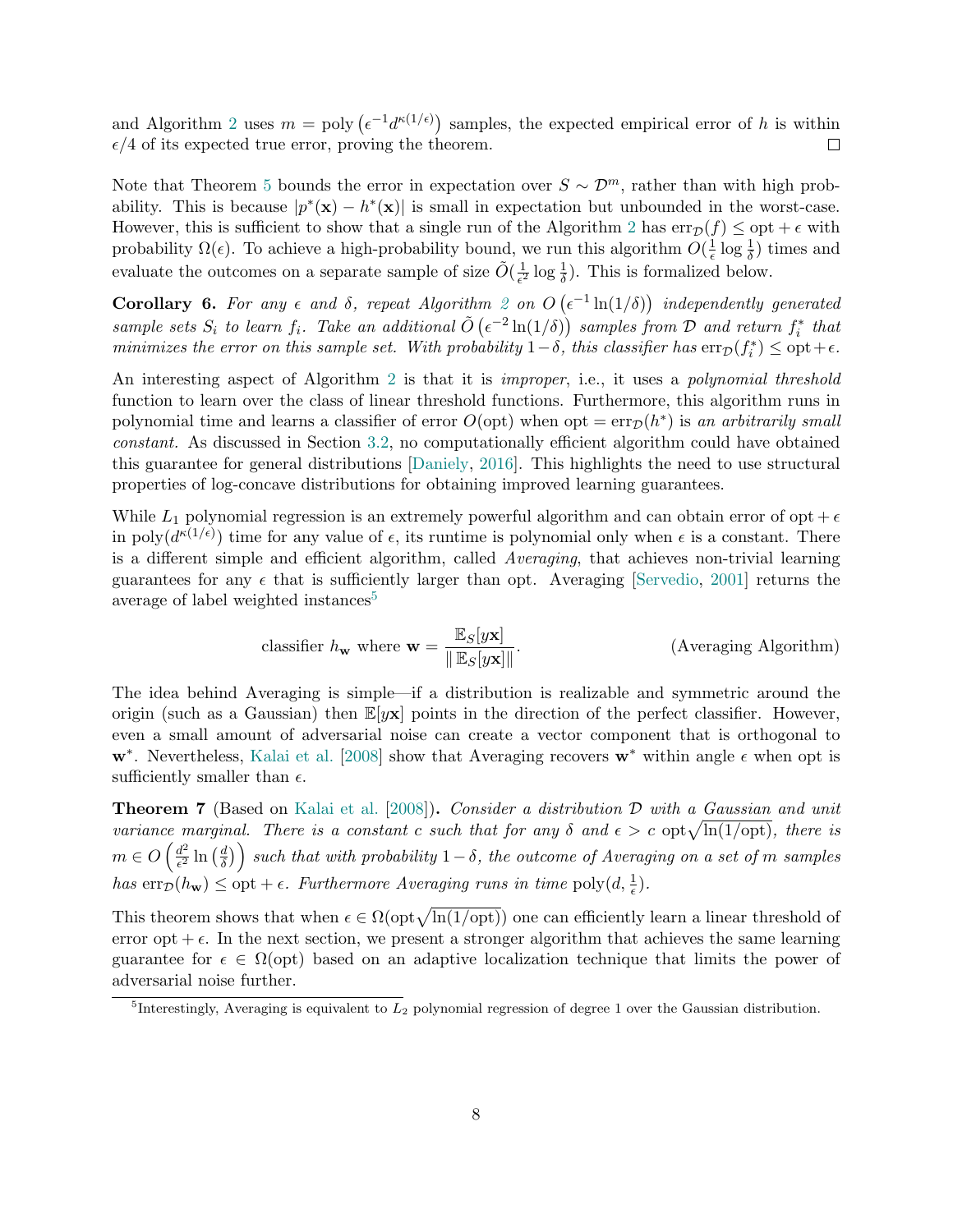### <span id="page-8-0"></span>4.2 Computational Improvements via Localization

One of the challenges we face in designing computationally efficient learning algorithms is that an algorithm's sensitivity to noise is not the same throughout the distribution. This is often a byproduct of the fact that easy-to-optimize surrogate loss functions, which approximate the nonconvex sign function, have non-uniform approximation guarantee over the space. This poses a challenge since an adversary can corrupt a small fraction of the data in more sensitive regions and degrade the quality of the algorithm's outcome disproportionately. Identifying and removing these regions typically require knowing the target classifier and therefore cannot be fully done as a pre-processing step. However, when a reasonably good classifier is known in advance it may be possible to approximately identify these regions and localize the problem to learn a better classifier. This is the idea behind the work of [Awasthi et al.](#page-17-2) [\[2017a\]](#page-17-2) which creates an adaptive sequence of carefully designed optimization problems based on localization both on the instance space and the hypothesis space, i.e., focusing on the data close to the current decision boundary and on classifiers close to the current guess. Localization on instances close to the current decision boundary reduces the impact of adversarial noise on the learning process, while localization on the hypothesis space ensures that the history is not forgotten. Using this, [Awasthi et al.](#page-17-2) [\[2017a\]](#page-17-2) learns a linear separator of error opt +  $\epsilon$  for  $\epsilon \in \Omega(\text{opt})$  in time  $\text{poly}(d, \frac{1}{\epsilon})$  when  $\mathcal D$  has an isotropic log-concave marginal.

Key Technical Ideas. At its core, localization leverages the fact that a large fraction of the disagreement between a reasonably good classifier and the optimal classifier is close to the decision boundary of the former classifier over an isotropic log-concave distribution. To see this, consider Figure [3\(](#page-9-0)a) that demonstrates the disagreement between classifiers  $h_{\mathbf{w}}$  and  $h_{\mathbf{w}^*}$  as wedges of the distribution with total probability,

<span id="page-8-3"></span>
$$
\Pr_{\mathcal{D}}(h_{\mathbf{w}}) - \Pr_{\mathcal{D}}(h_{\mathbf{w}^*}) \le \Pr\left[h_{\mathbf{w}}(\mathbf{x}) \ne h_{\mathbf{w}^*}(\mathbf{x})\right] \le \overline{C}_1 \theta(\mathbf{w}, \mathbf{w}^*),\tag{2}
$$

where  $\overline{C}_1$  is a constant according to property [3](#page-5-3) of Theorem [3.](#page-4-2) This region can be partitioned to instances that are within some  $\gamma$ -boundary of **w** (red vertical stripes) and those that are far (blue horizontal stripes). Since the distribution is log-concave,  $\Theta(\gamma)$  fraction of it falls within distance  $\gamma$  of the decision boundary of  $h_{\mathbf{w}}$  (see Theorem [3](#page-4-2) part [4\)](#page-5-4). Moreover, instances that are far from the decision boundary and are classified differently by  $h_{\mathbf{w}}$  and  $h_{\mathbf{w}^*}$  form a small fraction of the total disagreement region. Formally, using properties [4](#page-5-4) and [5](#page-5-5) of Theorem [3,](#page-4-2) for chosen constant  $C_3 = \underline{C}_1/8$  and  $\gamma := \alpha \cdot \max\left\{C'_3, \frac{\underline{C}_1}{\overline{C}_2}\right\}$  $\scriptstyle C_2$  $\},\$ for any **w** such that  $\theta(\mathbf{w},\mathbf{w}^*)\leq \alpha$ 

<span id="page-8-2"></span>
$$
\Pr\left[|\mathbf{w} \cdot \mathbf{x}| \le \gamma \text{ and } h_{\mathbf{w}}(\mathbf{x}) \ne h_{\mathbf{w}^*}(\mathbf{x})\right] \le \Pr\left[|\mathbf{w} \cdot \mathbf{x}| \le \gamma\right] \le \overline{C}_2 \gamma, \text{ and } (3)
$$

<span id="page-8-1"></span>
$$
\Pr\left[|\mathbf{w} \cdot \mathbf{x}| > \gamma \text{ and } h_{\mathbf{w}}(\mathbf{x}) \neq h_{\mathbf{w}^*}(\mathbf{x})\right] \le C_3 \alpha \le \frac{\overline{C}_2}{8} \gamma. \tag{4}
$$

Since  $h_{\bf w}$  has low disagreement far from its decision boundary as shown in Equation [4,](#page-8-1) this suggests that to improve the overall performance one can focus on reducing the error near the decision boundary of  $h_{\mathbf{w}}$ . Consider **w**, such that  $\theta(\mathbf{w}, \mathbf{w}^*) \leq \alpha$ , and any **w'** within angle  $\alpha$  of **w**. Focusing on instances close to the boundary  $\{(\mathbf{x}, y) : |\mathbf{w} \cdot \mathbf{x}| \leq \gamma\}$ , hereafter called the band, and the corresponding distribution of labeled instances in the band denoted by  $\mathcal{D}_{\mathbf{w},\gamma}$ , if the disagreement of  $h_{\mathbf{w'}}$  with  $h_{\mathbf{w^*}}$  in the band is at most  $c_0 = \min \left\{ \frac{1}{4} \right\}$  $\frac{1}{4},\frac{C_1}{4\overline{C}_26}$  $4\overline{C}_2C_3'$ } then using the rightmost inequality of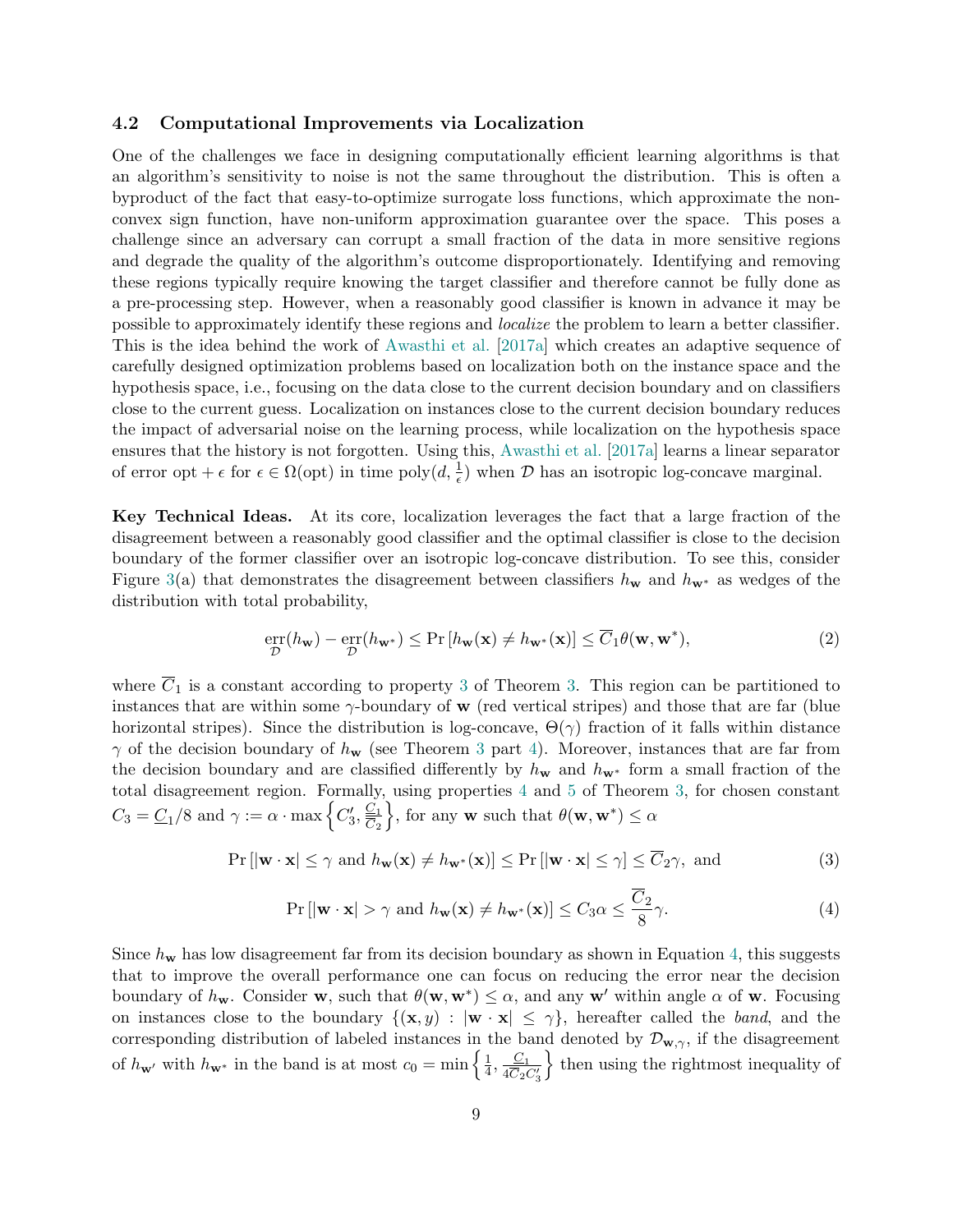

<span id="page-9-0"></span>Figure 3: Demonstrating localization and margin-baesd analysis. Figure (a) demonstrate the partition of disagreement of  $h_{\mathbf{w}}$  and  $h_{\mathbf{w}}*$  to instances within the band and outside the band. Figures (b) and (c) demonstrates the search for  $w_k$  within  $\alpha_k$  angle of  $w_{k-1}$  that has error of at most  $c_0$ and the band in the subsequent iteration of step (2) of Algorithm [4](#page-10-0)

Equation [3](#page-8-2) and the leftmost inequality of Equation [4,](#page-8-1) and the fact that  $\{x : |w \cdot x| > \gamma, h_{w'}(x) \neq 0\}$  $h_{\mathbf{w}^*}(\mathbf{x})\} \subseteq {\mathbf{x} : |\mathbf{w} \cdot \mathbf{x}| > \gamma, h_{\mathbf{w}}(\mathbf{x}) \neq h_{\mathbf{w}^*}(\mathbf{x}) \text{ or } h_{\mathbf{w}}(\mathbf{x}) \neq h_{\mathbf{w}'}(\mathbf{x})\},\text{ we have}$ 

<span id="page-9-1"></span>
$$
\Pr_{\mathcal{D}}\left[h_{\mathbf{w}'}(\mathbf{x}) \neq h_{\mathbf{w}^*}(\mathbf{x})\right] \leq \overline{C}_2 \gamma \cdot \Pr_{\mathcal{D}_{\mathbf{w},\gamma}}\left[h_{\mathbf{w}'}(\mathbf{x}) \neq h_{\mathbf{w}^*}(\mathbf{x})\right] + 2\alpha C_3 \leq \frac{\alpha \underline{C}_1}{2}.\tag{5}
$$

Thus,  $\theta(\mathbf{w}', \mathbf{w}^*) \le \alpha/2$ , by property [3](#page-5-3) of Theorem [3.](#page-4-2) That is, given a classifier  $h_{\mathbf{w}}$  that is at angle at most  $\alpha$  to the optimal classifier, one can find an even better classifier that is at angle at most  $\alpha/2$ by searching over classifiers that are within angle  $\alpha$  of w and have at most a constant disagreement  $c_0$  with the optimal classifier over the band. This shows that localization reduces the problem of agnostically learning a linear threshold with error opt  $+\epsilon$  on an isotropic log-concave distribution to a learning problem within the band.

In more detail, for the moment let us assume that we have an oracle for the band that returns  $\mathbf{w}'$ within angle  $\alpha$  of w<sup>∗</sup> such that the disagreement of  $h_{w'}$  with  $h_{w^*}$  is at most the previously defined constant  $c_0$ , whenever the error of  $h_{w^*}$  in the band is small enough compared to  $c_0$ , i.e., for some fixed function  $g(\cdot)$ ,  $\text{err}_{\mathcal{D}_{\mathbf{w},\gamma}}(h_{\mathbf{w}^*}) \leq g(c_0)$ .

Oracle  $\mathcal{O}(\mathbf{w}, \gamma, \alpha, \delta)$ : Given **w**,  $\gamma$ ,  $\alpha$ ,  $\delta$ , and a fixed error tolerance function  $g(\cdot)$ , such that  $\theta(\mathbf{w}, \mathbf{w}^*) \leq \alpha$  and  $\text{err}_{\mathcal{D}_{\mathbf{w}, \gamma}}(h_{\mathbf{w}^*}) \leq g(c_0)$ , the oracle takes  $m(\gamma, \delta, \alpha)$  samples from D and returns  $h_{\mathbf{w'}}$  such that  $\theta(\mathbf{w'}, \mathbf{w}) \leq \alpha$  and with probability  $1 - \delta$ ,  $Pr_{\mathcal{D}_{\mathbf{w}, \gamma}}[h_{\mathbf{w'}}(\mathbf{x}) \neq$  $h_{\mathbf{w}^*}(\mathbf{x})] \leq c_0.$ 

Algorithm [4](#page-10-0) uses this oracle repeatedly to find a classifier of error opt $+\epsilon$ . We note that as we localize the problem in narrower bands we may increase the overall noise in the conditional distribution of the band. This inherently makes learning more challenging for the oracle. Therefore, we use function  $g(\cdot)$  to emphasize the pre-conditions under which the oracle should succeed.

<span id="page-9-2"></span>**Lemma 8** (Margin-Based Localization). Assume that oracle  $\mathcal{O}$  and a corresponding error tolerance function  $g(\cdot)$  exist that satisfy the post-conditions of the oracle on the sequence of inputs  $(\mathbf{w}_k, \gamma_k, \alpha_k, \delta/r)$  used in Algorithm [4.](#page-10-0) There is a constant c such that for any distribution D with an isotropic log-concave marginal,  $\delta$ , and  $\epsilon \geq$  copt, Algorithm [4,](#page-10-0) takes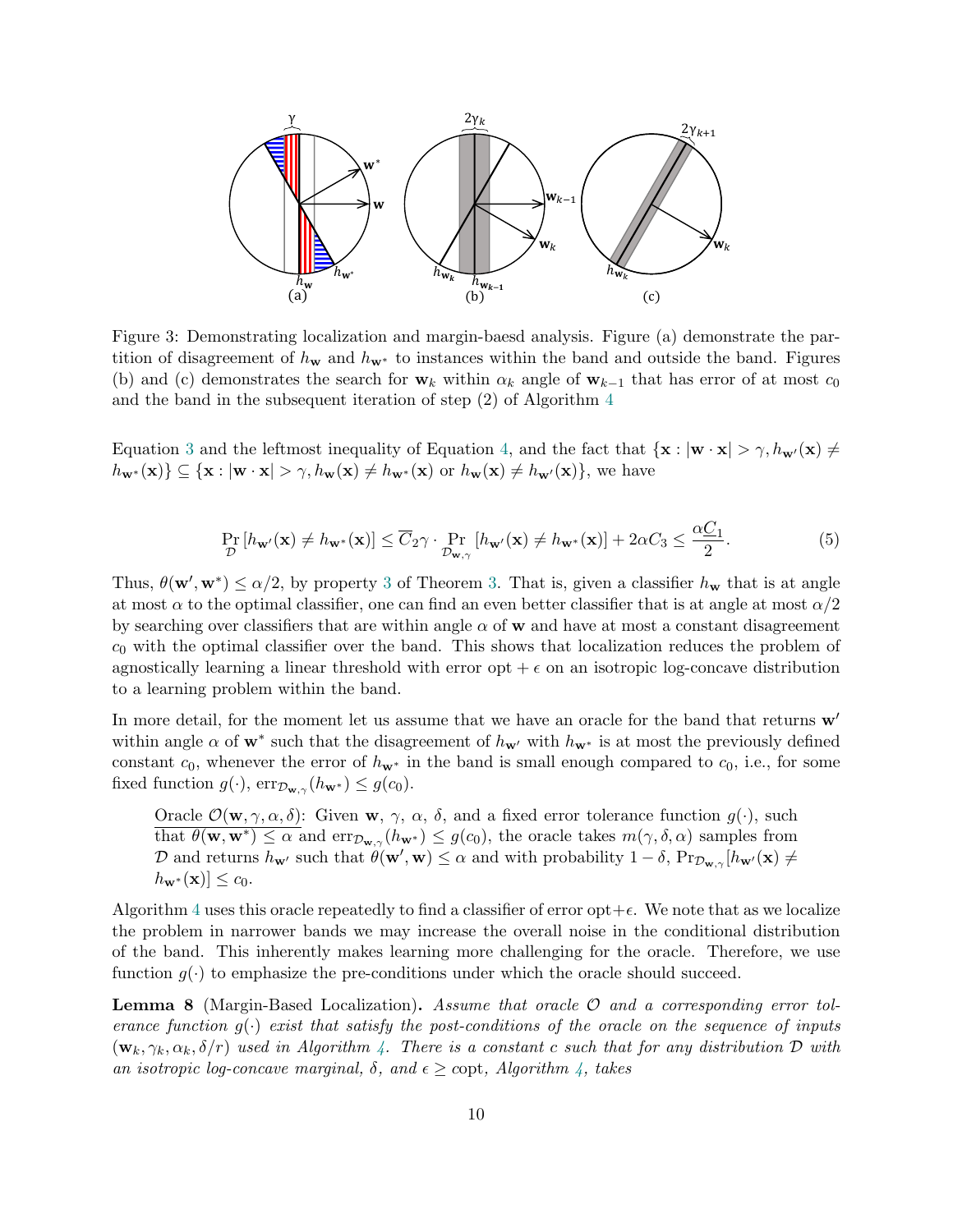**Input:** Given  $\epsilon, \delta$ , sample access to  $\mathcal{D}$ , an in-band optimization oracle  $\mathcal{O}$ , and an initial classifier  $h_{\mathbf{w}_1}$  such that  $\theta(\mathbf{w}_1, \mathbf{w}^*) < \pi/2$ .

- 1. Let constant  $c_{\gamma} = \max\left\{C_3', \underline{C}_1/\overline{C}_2\right\}$ ,  $\alpha_k = 2^{-k}\pi$  and  $\gamma_k = \alpha_k \cdot c_{\gamma}$ , for all k.
- 2. For  $k = 1, ..., \log\left(\frac{C_1 \pi}{\epsilon}\right) 1 = r$ , let  $h_{\mathbf{w}_{k+1}} \leftarrow \mathcal{O}\left(\mathbf{w}_k, \gamma_k, \alpha_k, \frac{\delta}{r}\right)$  $\frac{\delta}{r})$  .
- 3. Return  $h_{\mathbf{w}_r}$ .

<span id="page-10-0"></span>Figure 4: Localization with an Oracle.

$$
m = \sum_{k=1}^{\log(\overline{C}_1/\epsilon)} m\left(\gamma_k, \alpha_k, \frac{\delta}{\log(\overline{C}_1/\epsilon)}\right)
$$

samples from D and returns h<sub>w</sub> such that with probability  $1 - \delta$ , err $p(h_{\mathbf{w}}) \leq \mathrm{opt} + \epsilon$ .

Proof. Algorithm [4](#page-10-0) starts with  $\mathbf{w}_1$  of angle at most  $\alpha_1$  to  $\mathbf{w}^*$ . Assume for now that  $\text{err}_{\mathcal{D}_{\mathbf{w}_k,\gamma_k}}(h_{\mathbf{w}^*}) \leq$  $g(c_0)$  for all  $\mathbf{w}_k$  and  $\gamma_k$  used by the algorithm, so that the pre-conditions of the oracle are met. Therefore, at every subsequent Step(2) of the algorithm, the oracle returns  $\mathbf{w}_{k+1} \leftarrow \mathcal{O}(\mathbf{w}_k, \gamma_k, \alpha_k, \delta/r)$ such that with probability  $1-\delta/r$ ,  $Pr_{\mathcal{D}_{\mathbf{w}_k,\gamma_k}}[h_{\mathbf{w}_{k+1}}(\mathbf{x}) \neq h_{\mathbf{w}^*}(\mathbf{x})] \leq c_0$ . Using Equation [5,](#page-9-1)  $\theta(\mathbf{w}_{k+1}, \mathbf{w}^*) \leq$  $\theta(\mathbf{w}_k, \mathbf{w}^*)/2 \leq \alpha_{k+1}$ , i.e., angle of the candidate classifier to  $\mathbf{w}^*$  is halved. After  $r = \log(\overline{C}_1 \pi/\epsilon) - 1$ iterations, we have  $\theta(\mathbf{w}_r, \mathbf{w}^*) \leq \epsilon/\overline{C}_1$ . Using the relationship between the error of  $h_{\mathbf{w}}$  and its angle to  $h_{\mathbf{w}*}$  as described in Equation [2,](#page-8-3)  $\text{err}_{\mathcal{D}}(h_{\mathbf{w}*}) \leq \text{err}_{\mathcal{D}}(h_{\mathbf{w}*}) + \overline{C}_1 \theta(\mathbf{w}^*, \mathbf{w}_r) \leq \text{opt} + \epsilon$ . This approach works for all noise types.

Now, we use the properties of the (adversarial) noise to show that the pre-conditions of the oracle are met as long as the width of the band is not much smaller than opt. That is, for all  $k \leq r$ ,  $err_{\mathcal{D}_{\mathbf{w}_k,\gamma_k}}(h_{\mathbf{w}^*}) < g(c_0)$  when  $\epsilon > c$  opt. As we focus on a band of width  $\gamma_k$  we may focus on areas where  $h_{\mathbf{w}^*}$  is wrong. But, any band of width  $\gamma_k$  constitutes at least  $\underline{C}_2\gamma_k \in \Omega(\epsilon)$  fraction of  $\mathcal D$  for  $k \leq r$ . Hence, there is constant c for which  $\text{err}_{\mathcal{D}_{\mathbf{w}_k, \gamma_k}}(h_{\mathbf{w}^*}) \leq \frac{\text{opt}}{\underline{C}_2\gamma}$  $\frac{\partial \mathrm{pt}}{\partial \mathcal{L}_2 \gamma_k} \leq g(c_0)$ , for all  $\epsilon \geq c$  opt.  $\Box$ 

Lemma [8](#page-9-2) shows that to get a computationally efficient algorithm for learning over a log-concave distribution, it is sufficient to implement oracle  $\mathcal O$  efficiently. We use *hinge loss minimization* for this purpose. Formally, hinge loss with parameter  $\tau$  is defined by  $\ell_{\tau}(\mathbf{w}, \mathbf{x}, y) = \max \left\{0, 1 - \frac{y(\mathbf{w} \cdot \mathbf{x})}{\tau}\right\}$  $\frac{\mathbf{w}\cdot\mathbf{x})}{\tau}$ . Note that whenever  $h_{\mathbf{w}}$  makes a mistake on  $(\mathbf{x}, y)$  the hinge loss is at least 1. Therefore,  $\text{err}(h_{\mathbf{w}}) \leq$  $\mathbb{E}[\ell_\tau(\mathbf{w}, \mathbf{x}, y)]$ . Thus, it suffices to show that for any distribution  $\mathcal{D}_{\mathbf{w}_k, \gamma_k}$  we can find  $\mathbf{w}_{k+1}$  whose expected  $\tau_k$  hinge loss is at most  $c_0$ . Since hinge loss is a convex function, we can efficiently optimize it over the band using Algorithm [5.](#page-11-0) So, the main technical challenge is to show that there is a classifier, namely  $h_{w^*}$ , whose hinge loss is sufficiently smaller than  $c_0$ , and therefore, Algorithm [5](#page-11-0) returns a classifier whose hinge loss is also less than  $c_0$ . This is done via a series of technical steps, where first the hinge loss of  $h_{w*}$  is shown to be small when the distribution has no noise and then it is shown that noise can increase the hinge loss of  $h_{w*}$  by a small amount only. We refer the reader to the work of [Awasthi et al.](#page-17-2) [\[2017a\]](#page-17-2) for more details.

<span id="page-10-1"></span>**Lemma 9** (Hinge Loss Minimization). There is a function  $g(z) \in \Theta(z^4)$ , such that for any distribution D with an isotropic log-concave marginal, given  $w_k$ ,  $\gamma_k$ , and  $\alpha_k$  used by Algorithm [4,](#page-10-0) such that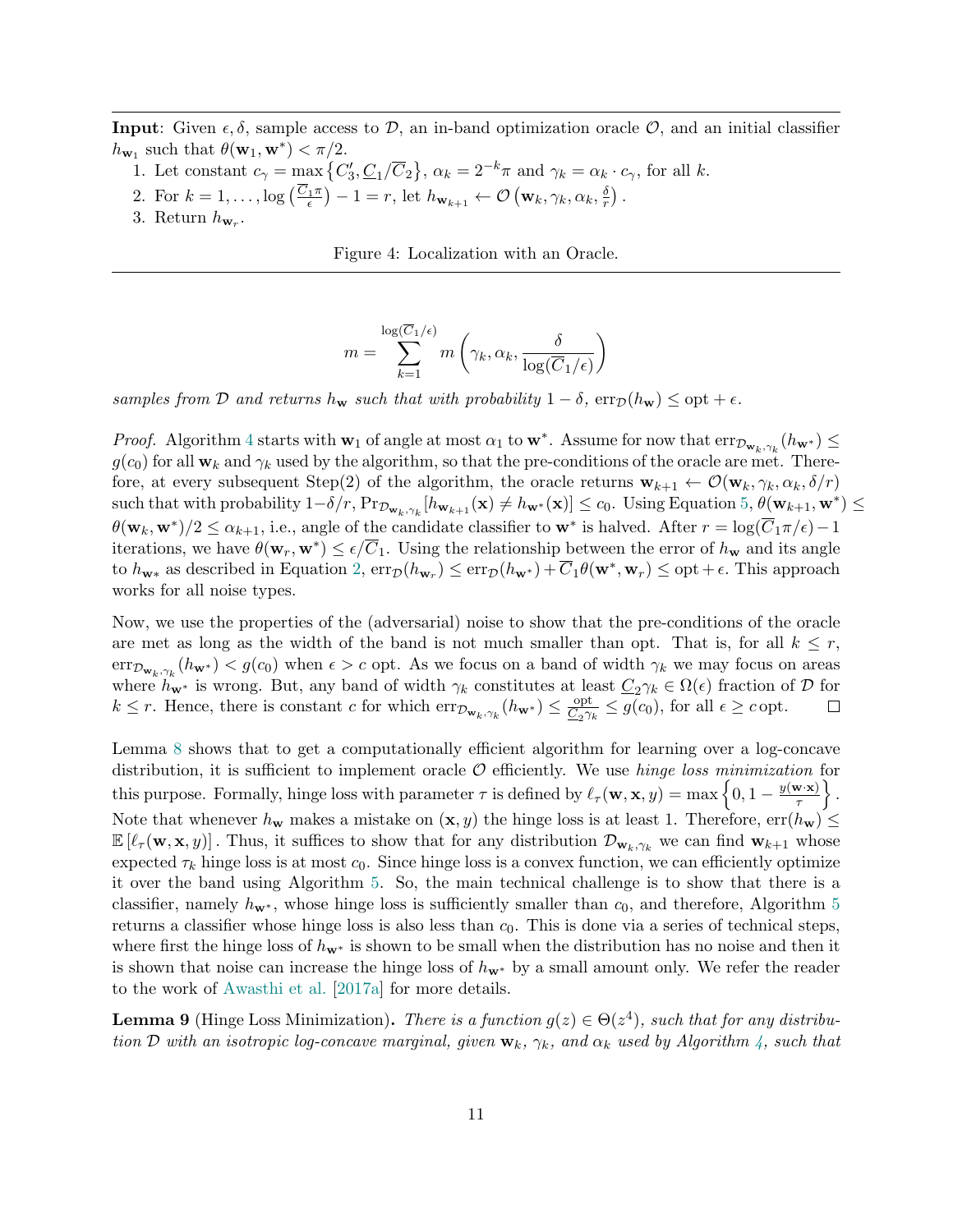**Input:** Unit vector  $\mathbf{w}_k$ ,  $\gamma_k$ ,  $\alpha_k$ ,  $\delta$ , and sampling access to  $\mathcal{D}$ .

- 1. Take a set S of  $\tilde{\Theta} \left( \frac{d^2}{dx^2} \right)$  $\frac{d^2}{\gamma_k c_0^2} \ln\left(\frac{1}{\epsilon}\right)$  $\frac{1}{\epsilon}$ ) ln  $\left(\frac{1}{\delta}\right)$  $\left(\frac{1}{\delta}\right)$  samples and let  $S_k = \{(\mathbf{x}, y) \mid |\mathbf{w}_k \cdot \mathbf{x}| \leq \gamma_k\}.$
- 2. Let  $\tau_k = \gamma_k c_0 C_2 / 4\overline{C}_2$  and for the convex set  $\mathcal{K} = \{v \mid ||v|| \leq 1 \text{ and } \theta(v, w) \leq \alpha_k\}$  let  $\mathbf{v}_{k+1} \leftarrow \operatorname{argmin}_{\mathbf{v} \in \mathcal{K}} \mathbb{E}_S \left[ \ell_{\tau_k}(\mathbf{v}, \mathbf{x}, y) \right].$
- 3. Return  $\mathbf{w}_{k+1} = \frac{\mathbf{v}_{k+1}}{\|\mathbf{v}_{k+1}\|}$  $\frac{{\bf v}_{k+1}}{\|{\bf v}_{k+1}\|}.$

<span id="page-11-0"></span>Figure 5: Hinge Loss Minimization in the Band.

 $\theta(\mathbf{w}_k, \mathbf{w}^*) \leq \alpha_k$  and  $\text{err}_{\mathcal{D}_{\mathbf{w}_k, \gamma_k}}(h_{\mathbf{w}^*}) \leq g(c_0)$ , Algorithm [5](#page-11-0) takes  $n_k = \tilde{\Theta}\left(\frac{d^2}{\gamma_k c}\right)$  $\frac{d^2}{\gamma_k c_0^2} \ln(1/\epsilon) \ln(1/\delta) \Big)$  sam $ples\ from\ {\cal D}\ and\ returns\ {\bf w}_{k+1}\ such\ that\ \theta({\bf w}_{k+1},{\bf w}_k)\leq \alpha_k\ and\ with\ probability\ 1-\delta,\ {\rm Pr}_{\mathcal{D}_{{\bf w}_k},\gamma_k}[h_{{\bf w}_{k+1}}({\bf x})\neq 0]$  $h_{\mathbf{w}^*}(\mathbf{x}) \leq c_0.$ 

Lemmas [8](#page-9-2) and [9](#page-10-1) prove the main result of this section.

<span id="page-11-1"></span>**Theorem 10** [\(Awasthi et al.](#page-17-2) [\[2017a\]](#page-17-2)). Consider distribution  $D$  with an isotropic log-concave marginal. There is a constant c such that for all  $\delta$  and  $\epsilon \geq c$  opt, there is  $m \in \tilde{O}(\frac{d^2}{\epsilon})$  $\frac{l^2}{\epsilon} \ln \left( \frac{1}{\delta} \right)$  $\frac{1}{\delta})$ for which with probability  $1 - \delta$ , Algorithm [4](#page-10-0) using Algorithm [5](#page-11-0) for optimization in the band, takes m samples from D, and returns a classifier  $h_{\bf w}$  whose error is  $\text{err}_{\mathcal{D}}(h_{\bf w}) \leq \text{opt} + \epsilon$ .

The Surprising Power of Localization. The above localization technique can also be used with stronger malicious adversaries who not only can change the label of a fraction of instances, but also can change the shape of the underlying distribution. This noise is commonly referred to as malicious noise or poisoning attack.

Consider applying Algorithm [4](#page-10-0) in presence of malicious noise when the original distribution has an isotropic log-concave marginal. Since malicious noise changes the marginal distribution of instances, it is not clear if hinge-loss minimization of Lemma [9](#page-10-1) can find a suitable classifier  $h_{\mathbf{w}_{k+1}}$ . To deal with this [Awasthi et al.](#page-17-2) [\[2017a\]](#page-17-2) introduce a *soft outlier removal* technique that is applied before hinge loss minimization in every step of Algorithm [4.](#page-10-0) At a high level, this procedure assigns weights to instances in the band, which indicate the algorithm's confidence that these instance were not introduced by "malicious noise". These weights are computed by a linear program that takes into account the variance of instances in the band in directions that are close to  $\mathbf{w}_k$  in angle. The algorithm uses weighted hinge loss minimization to find  $\mathbf{w}_{k+1}$  with similar guarantees to those stated in Lemma [9.](#page-10-1) This shows that when the original distribution has an isotropic log-concave marginal, a variant of Algorithm [4](#page-10-0) can deal with malicious adversaries.

**Theorem 11** [\(Awasthi et al.](#page-17-2) [\[2017a\]](#page-17-2)). Consider a realizable distribution  $\mathcal{D}$  with an isotropic logconcave marginal and consider a setting where  $(1 - opt)$  fraction of the data comes i.i.d. from  $D$ and the other opt fraction is chosen by a malicious adversary. There is a constant c such that for all  $\delta$  and  $\epsilon \geq c$  opt, there is an algorithm that takes  $m \in \text{poly}(d, \frac{1}{\epsilon})$  samples and runs in time  $\text{poly}(d, \frac{1}{\epsilon})$  and with probability  $1-\delta$  returns a classifier  $h_{\mathbf{w}}$  whose error is  $\text{err}_{\mathcal{D}}(h_{\mathbf{w}}) \leq \epsilon$ .

The above theorem shows that localization can extend the guarantees of Theorem [10](#page-11-1) against stronger adversaries. This result improves over previously known result of [Klivans et al.](#page-18-7) [\[2009\]](#page-18-7) which only handle a smaller amount of dimension-dependent noise.

In Section [5.2,](#page-13-0) we will see that localization is also useful in obtaining much stronger learning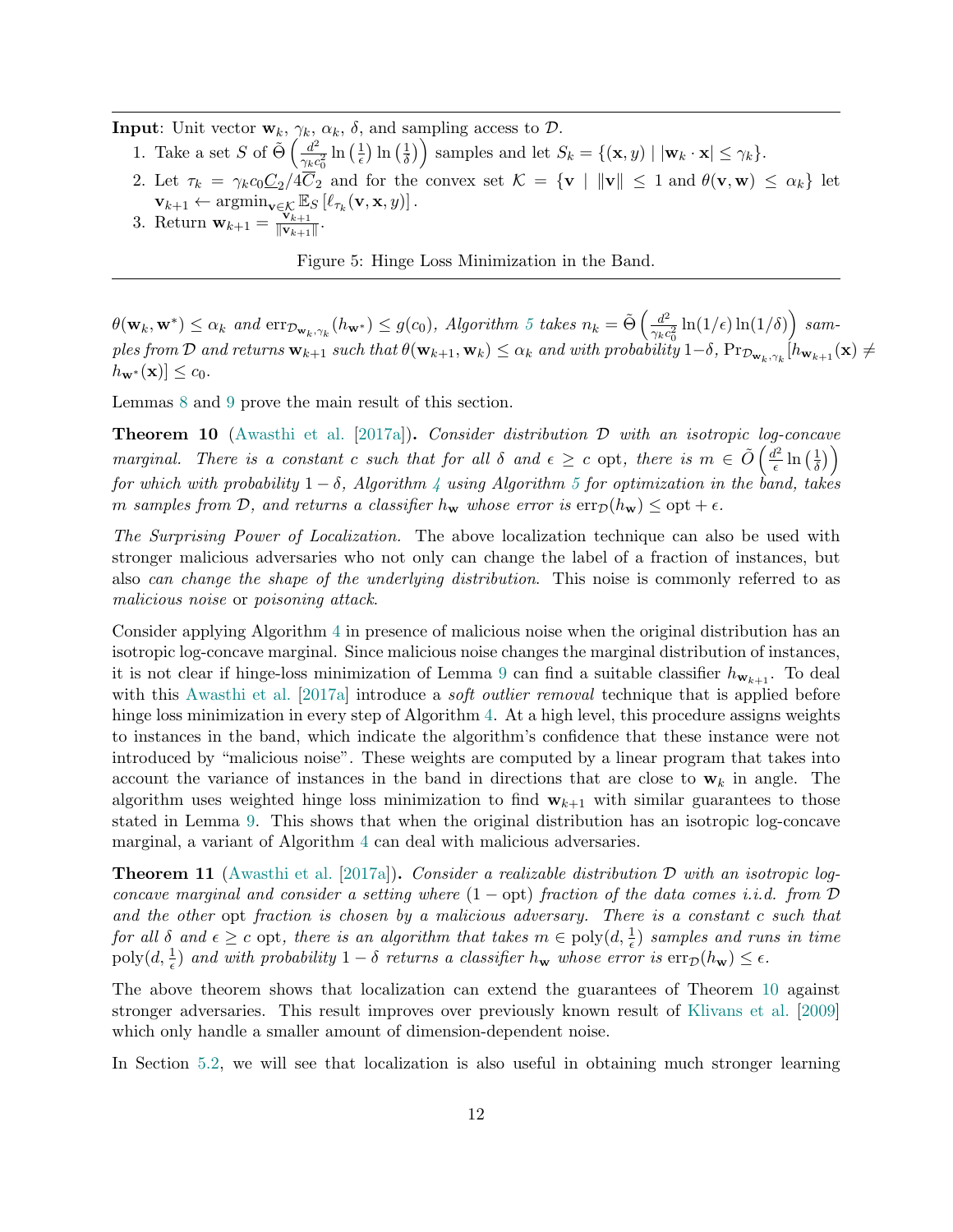guarantees in presence of real-life (and weaker) adversaries that are further constrained in the type of noise they can induce in the data.

### <span id="page-12-0"></span>5 Benefits of Assumptions on the Noise

Learning halfspaces can also be studied in a number of intermediate noise settings. A natural assumption on the noise in classification is that the Bayes optimal classifier belongs to the set of classifiers one considers. That is, any instance is more likely to appear with its correct label rather than the incorrect one, in other words,  $f_{bayes}(\mathbf{x}) = \text{sign}(\mathbb{E}[y|\mathbf{x}]) = h_{\mathbf{w}^*}(\mathbf{x})$  for some  $\mathbf{w}^*$  in the case of learning linear thresholds. This type of noise and its variants are often used to model the noise that is found in crowdsourced data sets, where the assumption on the noise translates to the belief that any given instance would be correctly labeled by majority of labelers. Random classification noise with parameter  $\nu < \frac{1}{2}$  considers a setting where for all **x**,  $\mathbb{E}[yh_{\mathbf{w}^*}(\mathbf{x})|\mathbf{x}] = (1 - 2\nu)$ . More generally, bounded noise with parameter  $\nu < \frac{1}{2}$  only requires that for all  $\mathbf{x}, \mathbb{E}[yh_{\mathbf{w^*}}(\mathbf{x})|\mathbf{x}] \ge (1-2\nu)$ . Equivalently, random classification noise and bounded noise can be described as noise that is added to a realizable distribution where every instance  $x$  is assigned the wrong label with probability  $\nu$ or  $\nu(\mathbf{x}) \leq \nu$ , respectively. Unless stated otherwise, we assume that  $\nu$  is bounded away from  $\frac{1}{2}$  by a constant.

In this section, we explore how assumptions on the niceness of the noise allows us to obtain better computational and statistical learning guarantees.

#### <span id="page-12-2"></span>5.1 Statistical Improvements for Nicer Noise Models

A key property of random classification and bounded noise is that it tightly upper and lower bounds the relationship between the excess error of a classifier and its disagreement with the optimal classifier. That is, for any classifier  $h$ ,

<span id="page-12-1"></span>
$$
(1 - 2\nu) \Pr_{\mathcal{D}}[h(\mathbf{x}) \neq h_{\mathbf{w}^*}(\mathbf{x})] \leq \Pr_{\mathcal{D}}(h) - \Pr_{\mathcal{D}}(h_{\mathbf{w}^*}) \leq \Pr_{\mathcal{D}}[h(\mathbf{x}) \neq h_{\mathbf{w}^*}(\mathbf{x})]. \tag{6}
$$

The right side of this inequality holds by triangle inequality regardless of the noise model. However the left side of this inequality crucially uses the properties of bounded and random classification noise to show that if h and  $h_{w^*}$  disagree on x, then x and its expected label  $\mathbb{E}[y|\mathbf{x}]$  contribute to the error of both classifiers. This results in h incurring only a small excess error over the error of  $h_{\mathbf{w}^*}$ .

Equation [6](#page-12-1) is particularly useful because its right-hand side, which denotes the disagreement between h and  $h_{\mathbf{w}^*}$ , is also the variance of h's excess error, i.e.,

$$
\mathbb{E}\left[\left(\mathop{\mathrm{err}}_{(\mathbf{x},y)}(h) - \mathop{\mathrm{err}}_{(\mathbf{x},y)}(h_{\mathbf{w}^*})\right)^2\right] = \Pr_{\mathcal{D}}\left[h(\mathbf{x}) \neq h_{\mathbf{w}^*}(\mathbf{x})\right].
$$

Therefore, an upper bound on the disagreement of h also bounds the variance of its excess error and allows for stronger concentration bounds. For example, using Bernstein's inequality and the VC theory, with probability  $1 - \delta$  over the choice of a set S of m i.i.d. samples from  $\mathcal{D}$ , for all linear thresholds h we have

$$
\operatorname*{\mathrm{err}}_{\mathcal{D}}(h) - \operatorname*{\mathrm{err}}_{\mathcal{D}}(h_{\mathbf{w}^*}) \le \operatorname*{\mathrm{err}}_{S}(h) - \operatorname*{\mathrm{err}}_{S}(h_{\mathbf{w}^*}) + \sqrt{\frac{\left(\operatorname*{\mathrm{err}}_{\mathcal{D}}(h) - \operatorname*{\mathrm{err}}_{\mathcal{D}}(h_{\mathbf{w}^*})\right)\left(d + \ln\left(\frac{1}{\delta}\right)\right)}{(1 - 2\nu)m}} + O\left(\frac{1}{m}\right).
$$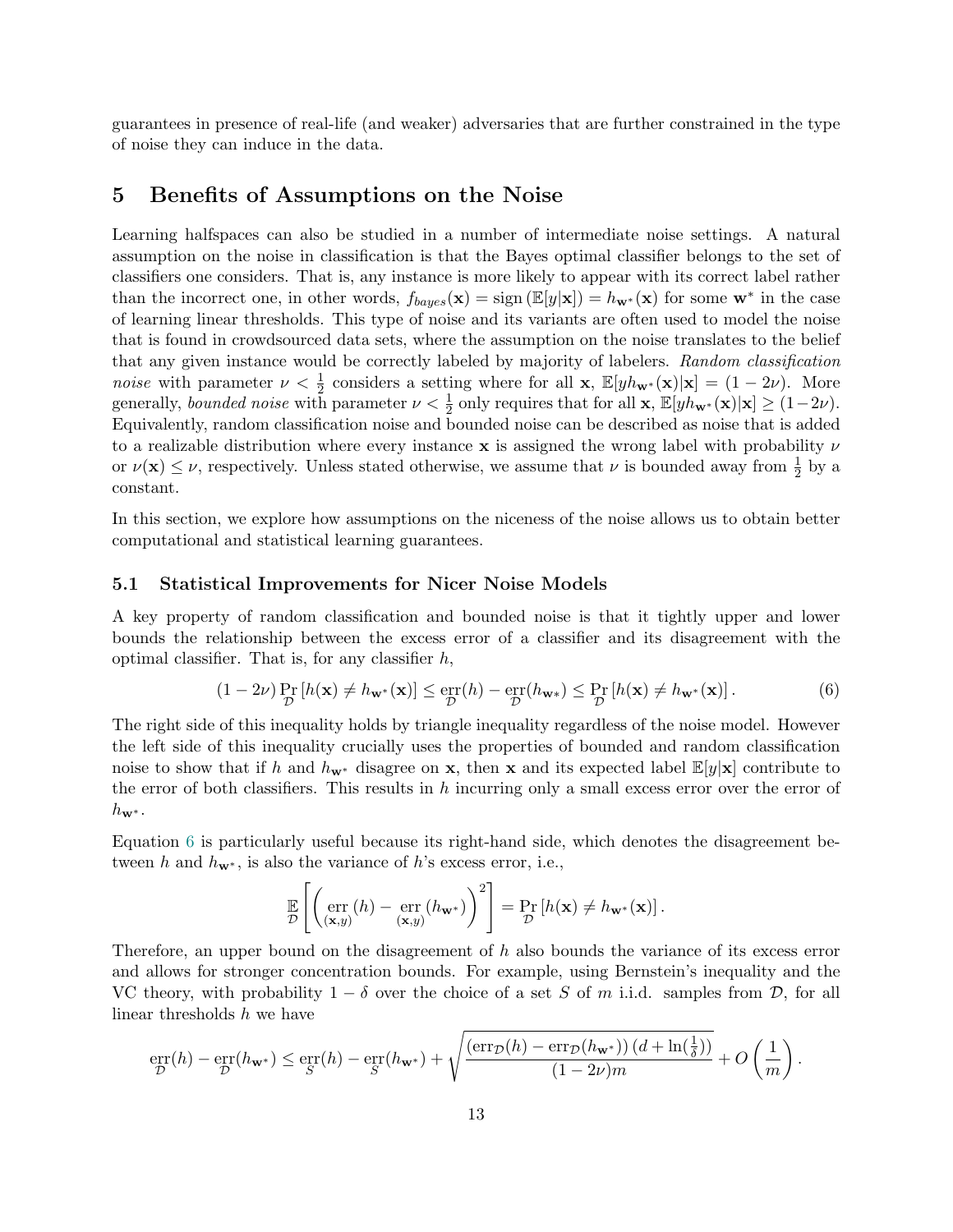That is, there is  $m \in O\left(\frac{d + \ln(1/\delta)}{(1-2\epsilon)\epsilon}\right)$  $\frac{(\pm \ln(1/\delta))}{(1-2\nu)\epsilon}$  such that with probability  $1-\delta$  the classifier h' that minimizes the empirical error on m samples has  $err_{\mathcal{D}}(h) \leq opt + \epsilon$ .

This shows that if D demonstrates bounded or random classification noise it can be learned with fewer samples than needed in the agnostic case. This is due to the fact that we directly compare the error of h and that of  $h_{w^*}$  (and using stronger concentration bounds) instead of going through uniform convergence. While we need  $\Omega(d/\epsilon^2)$  samples to learn a classifier of error opt +  $\epsilon$  in the agnostic case, we only need  $O(d/\epsilon)$  samples to learn in presence of random classification or bounded noise. We note that this result is purely information theoretical, i.e., it does not imply existence of a polynomial time algorithm that can learn in presence of this type of noise. In the next section, we discuss the issue of computational efficiency in presence of random classification and bounded noise in detail.

#### <span id="page-13-0"></span>5.2 Further Computational Improvements for Nicer Noise Models

In this section, we show that in presence of random classification or bounded noise there are computationally efficient algorithms that enjoy improved noise robustness guarantees compared to their agnostic counterparts. In particular, one can efficiently learn linear thresholds in presence of random classification noise.

**Theorem 12** [\(Blum et al.](#page-18-8) [\[1998\]](#page-18-8)). For any distribution D that has random classification noise, there is an algorithm that runs in time  $\text{poly}(d, \frac{1}{\epsilon}, \ln(1/\delta))$  and with probability  $1-\delta$  learns a vector w such that  $\text{err}_{\mathcal{D}}(h_{\mathbf{w}}) \leq \text{opt} + \epsilon$ .

We refer the interested reader to the work of [Blum et al.](#page-18-8) [\[1998\]](#page-18-8) for more details on the algorithm that achieves the above guarantees. Let us note that when in addition to random classification noise, which is a highly symmetric noise, the marginal distribution is also symmetric several simple algorithms can learn a classifier of error opt  $+ \epsilon$ . For example, when the distribution is Gaussian and has random classification noise the Averaging algorithm of Section [4.1](#page-5-2) recover  $\mathbf{w}^* \propto \mathbb{E}_{\mathcal{D}}[\mathbf{x} y]$ .

While the random classification noise leads to a polynomial time learning algorithm, it does not present a convincing model of learning beyond the worst-case. In particular, the highly symmetric nature of random classification noise does not lend itself to real-world settings where parts of data may be less noisy than others. This is where bounded noise comes into play—it relaxes the symmetric nature of random classification noise, yet, assumes that no instance is too noisy. As opposed to the random classification noise, however, no efficient algorithms are known to date that can learn a classifier of error opt  $+\epsilon$  in presence of bounded noise when the marginal distribution is unrestricted. Therefore, in the remainder of this section we focus on a setting where, in addition to having bounded noise,  $\mathcal D$  also has a nice marginal distribution, specifically an isotropic log-concave marginal distribution.

Let us first consider the iterative localization technique of Section [4.2.](#page-8-0) Given that bounded noise is a stronger assumption than adversarial noise, Theorem [10](#page-11-1) implies that for small enough opt  $\in O(\epsilon)$ , we can learn a linear threshold of error opt  $+\epsilon$ . Interestingly, the same algorithm achieves a much better guarantee for bounded noise and the key to this is that  $\text{err}_{\mathcal{D}_{\mathbf{w},\gamma}}(h_{\mathbf{w}^*}) \leq \nu$  for any w and  $\gamma$ .

**Lemma 13** (Margin-Based Localization for Bounded Noise). Assume that oracle  $\mathcal{O}$  and a corresponding error tolerance function  $q(\cdot)$  exist that satisfy the post-conditions of the oracle on the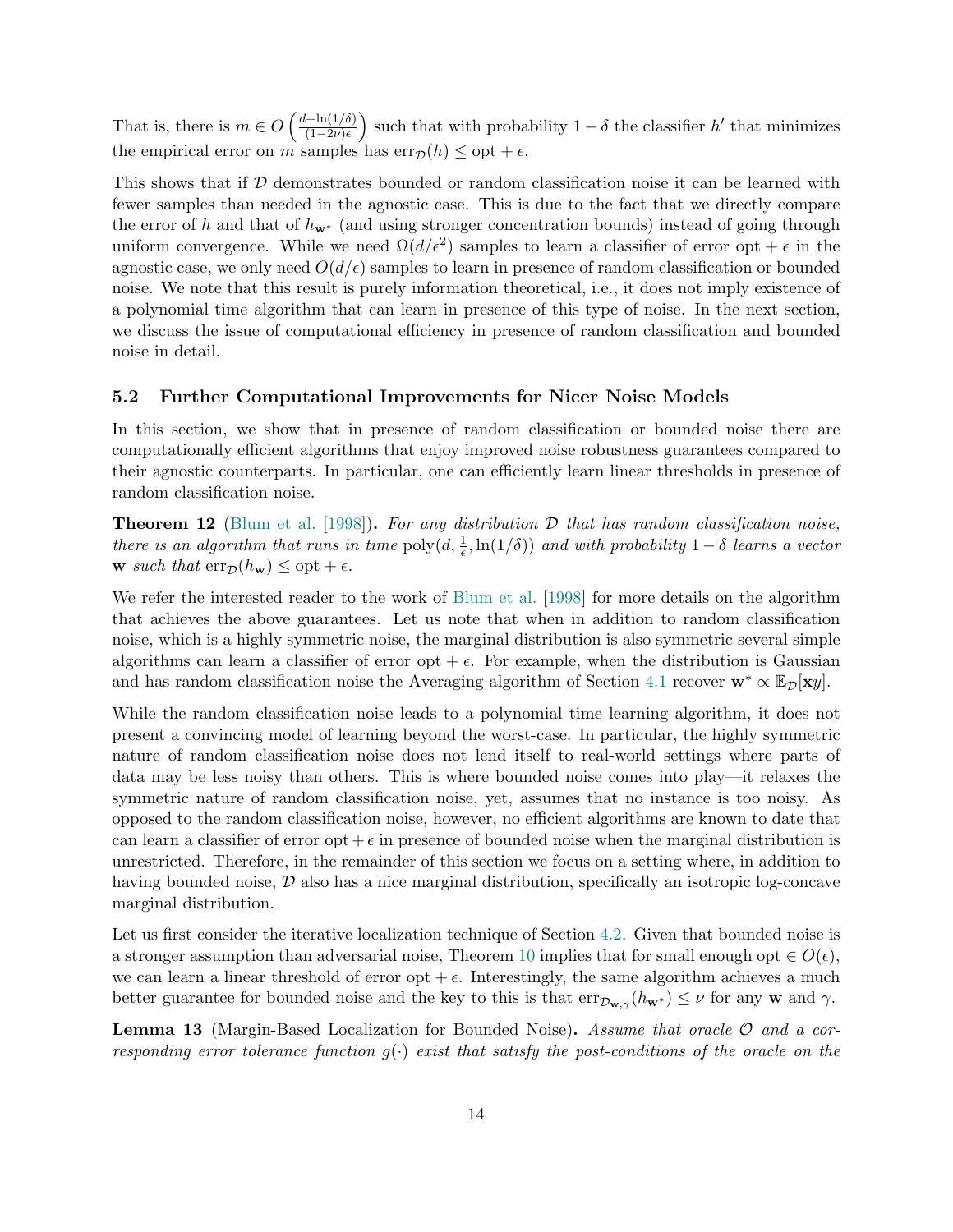

Figure 6: Figure (a) demonstrates that Averaging performs poorly on bounded noise, even when the distribution is symmetric. Figure (b) demonstrates Step [1](#page-15-0) of Algorithm [7](#page-15-1) where polynomial regression is used to learn  $f_{k+1}$ . Figure (c) demonstrates the use of hinge loss minimization in Step [2](#page-15-2) of Algorithm [7](#page-15-1) on the distribution labeled by  $f_{k+1}$ , where horizontal and vertical stipes denote regions labeled as positive and negative by  $f_{k+1}$ .

sequence of inputs  $(\mathbf{w}_k, \gamma_k, \alpha_k, \delta/r)$  used in Algorithm [4.](#page-10-0) For any distribution D with an isotropic log-concave marginal and v-bounded noise such that  $\nu \leq g(c_0)$  and any  $\epsilon$ ,  $\delta$ , Algorithm  $\ell$  takes

$$
m = \sum_{k=1}^{\log(\overline{C_1}/\epsilon)} m\left(\gamma_k, \alpha_k, \frac{\delta}{\log(\overline{C_1}/\epsilon)}\right)
$$

samples from D, and returns  $h_{\mathbf{w}}$  such that with probability  $1 - \delta$ ,  $\text{err}_{\mathcal{D}}(h_{\mathbf{w}}) \leq \text{opt} + \epsilon$ .

The proof follows that of Lemma [8,](#page-9-2) with the exception that the noise in the band never increases beyond  $\nu \leq g(c_0)$ . This is due to the fact that the probability that an instance **x** is noisy in any band of D is at most  $\nu \leq g(c_0)$ . Note that the preconditions of the oracle are met for arbitrarily small bands when the noise is bounded, as opposed the adversarial setting where the preconditions are met only when the width of the band is larger than  $\Omega(\text{opt})$ . So, by using hinge loss minimization in the band (Lemma [9\)](#page-10-1) one can learn a linear threshold of error opt  $+ \epsilon$  when the noise parameter  $\nu < g(c_0)$  is a *small constant*. This is much better than our adversarial noise guarantee where the noise has to be at most opt  $\langle \epsilon / c$ .

How small  $q(c_0)$  is in Lemma [9](#page-10-1) and how small is  $\nu$  as a result? As [Awasthi et al.](#page-17-4) [\[2015\]](#page-17-4) showed,  $\nu$  has to be almost negligible, of the order of  $10^{-6}$ . So, we ask whether an alternative algorithm can handle bounded noise for *any*  $\nu \leq \frac{1}{2} - \Theta(1)$ . Note that the key property needed for applying hinge loss minimization in the band is that the noise in  $\mathcal{D}_{\mathbf{w}_k,\gamma_k}$  is at most  $g(c_0)$ , regardless of the value of  $\nu$ . So a natural approach for guaranteeing this property is to de-noise the data in the band and reduce the noise from an arbitrary constant  $\nu$  to a smaller constant  $g(c_0)$ . Polynomial regression (Algorithm [2\)](#page-6-0) can be used here, as it can learn a polynomial threshold  $f_{k+1}$  which has a small constant error in polynomial time. Had  $f_{k+1}$  been a linear threshold, we would have set  $h_{\mathbf{w}_{k+1}} = f_{k+1}$  and continued with the next round of localized optimization. However, for general polynomial thresholds we need to approximate  $f_{k+1}$  with a linear threshold. Fortunately,  $f_{k+1}$  is already close to  $h_{\mathbf{w}^*}$ . Therefore, the hinge loss minimization technique of Algorithm [5](#page-11-0) can be used to learn a linear threshold  $h_{\mathbf{w}_{k+1}}$  whose predictions are close to  $f_{k+1}$ , and thus, is close to  $h_{\mathbf{w}^*}$ . This is formalized in Algorithm [7](#page-15-1) and the following lemma.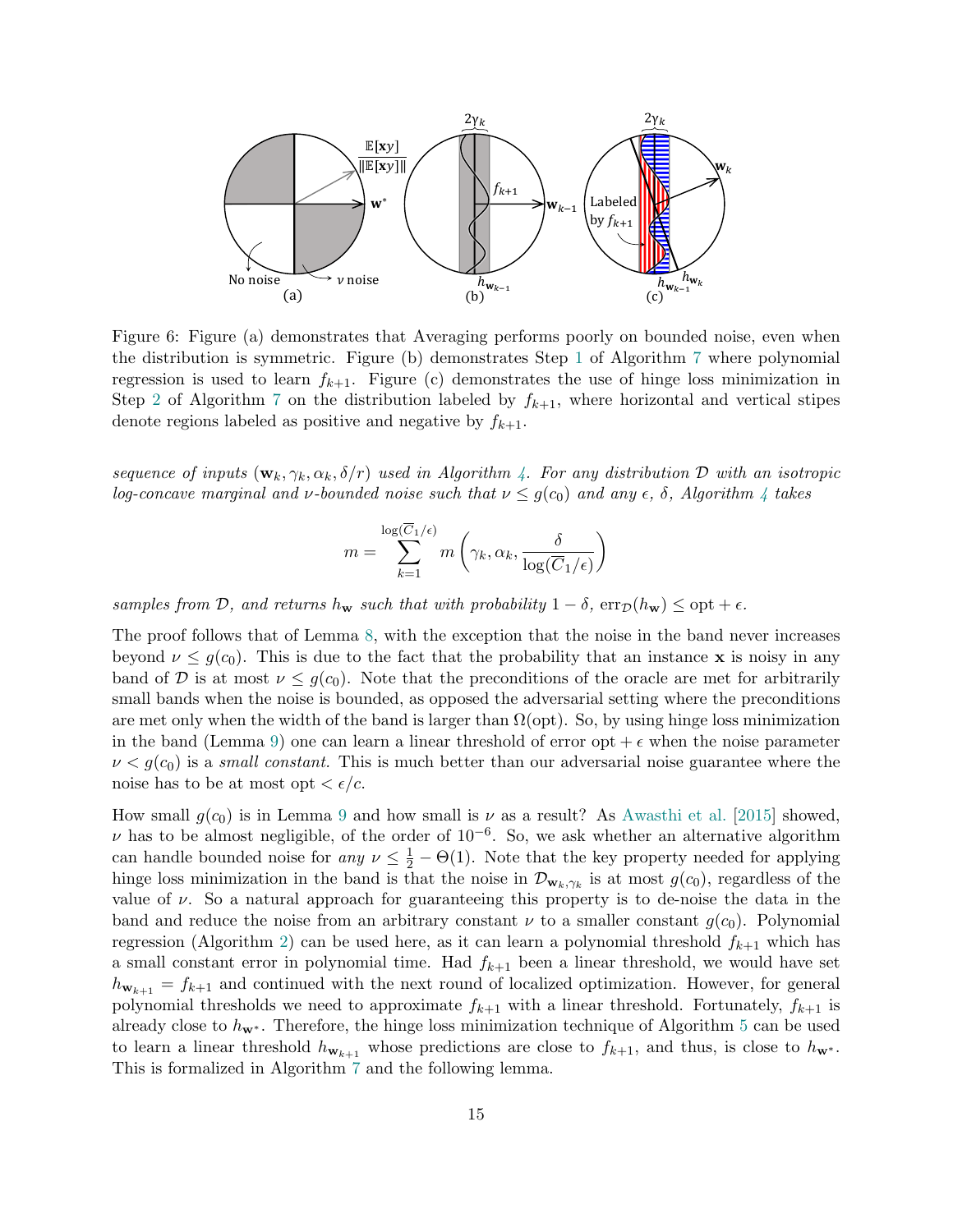<span id="page-15-0"></span>**Input:** Unit vector  $\mathbf{w}_k$ ,  $\gamma_k$ ,  $\alpha_k$ ,  $\delta$ ,  $c_0$ , and sampling access to  $\mathcal{D}$ .

- 1. Take  $n_k = \text{poly}\left(d^{\text{poly}\left(\frac{1}{1-2\nu}\right)}, \frac{1}{\epsilon}\right)$  $\frac{1}{\epsilon}, \ln\left(\frac{1}{\delta}\right)$  $\left(\frac{1}{\delta}\right)$  i.i.d. samples from  $\mathcal D$  and let  $S_k$  include the samples for which  $\{x \mid |\mathbf{w}_k \cdot \mathbf{x}| \leq \gamma_k\}$ . Let  $f_{k+1}$  be the outcome of Algorithm [2](#page-6-0) with excess error of  $(1 - 2\nu)g(c_0).$
- <span id="page-15-2"></span>2. Take  $\tilde{\Theta} \left( \frac{d^2}{dx^2} \right)$  $\frac{d^2}{\gamma_k c_0^2} \ln\left(\frac{1}{\epsilon}\right)$  $\frac{1}{\epsilon}$ ) ln  $\left(\frac{1}{\delta}\right)$  $\frac{1}{\delta}$ ) i.i.d samples from  $D$  and let  $S'_{k}$  include these samples  $(\mathbf{x}, f_{k+1}(\mathbf{x}))$ for which  $\{ \mathbf{x} \mid |\mathbf{w}_k \cdot \mathbf{x}| \leq \gamma_k \}$ . Let  $\tau_k = \frac{c_0 C_2}{4 \overline{C_0}}$  $\frac{4\delta S_2}{4\overline{C_2}}\gamma_k$  and for the convex set  $\mathcal{K} = \{ \mathbf{v} \mid ||\mathbf{v}|| \leq$ 1 and  $\theta(\mathbf{v}, \mathbf{w}) \leq \alpha_k$  let  $\mathbf{v}_{k+1} \leftarrow \operatorname{argmin}_{\mathbf{v} \in \mathcal{K}} \mathbb{E}_{S'_k} \left[ \ell_{\tau_k}(\mathbf{v}, \mathbf{x}, y) \right]$ .
- 3. Return  $\mathbf{w}_{k+1} = \frac{\mathbf{v}_{k+1}}{\|\mathbf{v}_{k+1}\|}$  $\frac{{\bf v}_{k+1}}{\|{\bf v}_{k+1}\|}.$

<span id="page-15-1"></span>Figure 7: Polynomial Regression and Hinge Loss Minimization in the Band.

**Lemma 14** (Polynomial Regression with Hinge Loss Minimization). Consider distribution  $\mathcal{D}$  with an isotropic log-concave marginal and bounded noise with parameter  $\nu$ . For any  $\epsilon$ ,  $\delta$ ,  $\mathbf{w}_k$ ,  $\gamma_k$ , and  $\alpha_k$ stated in Algorithm [4,](#page-10-0) such that  $\theta(\mathbf{w}_k, \mathbf{w}^*) \leq \alpha_k$ , Algorithm [7](#page-15-1) takes  $n_k = \text{poly}\left(d^{\text{poly}}\left(\frac{1}{1-2\nu}\right), \frac{1}{\epsilon}\right)$  $\frac{1}{\epsilon}, \ln\left(\frac{1}{\delta}\right)$  $\frac{1}{\delta}$ )  $samples from \mathcal{D}$  and returns  $\mathbf{w}_{k+1}$  such that  $\theta(\mathbf{w}_{k+1}, \mathbf{w}_k) \leq \alpha_k$  and with probability  $1-\delta$ ,  $Pr_{\mathcal{D}_{\mathbf{w}_k}, \gamma_k}[h_{\mathbf{w}_{k+1}}(\mathbf{x}) \neq 0]$  $h_{\mathbf{w}^*}(\mathbf{x}) \leq c_0.$ 

*Proof.* Let  $g(c_0) \in \Theta(c_0^4)$  be the error tolerance function of hinge loss minimization according to Lemma [9.](#page-10-1) Note that for log-concave distribution  $D$ , the distribution in any band is also log-concave. Therefore, Step [1](#page-15-0) of Algorithm [7](#page-15-1) uses polynomial regression to learn a polynomial threshold  $f_{k+1}$ such that  $\text{err}_{\mathcal{D}_{\mathbf{w}_k,\gamma_k}}(f_{k+1}) \leq \text{opt} + (1-2\nu)g(c_0)$ . Now let distribution  $\mathcal{P}$  be the same as  $\mathcal{D}$ , except that all instances are labeled according to  $f_{k+1}$ . Since the noise is bounded, by Equation [6](#page-12-1)

$$
\Pr_{\mathcal{P}_{\mathbf{w}_k,\gamma_k}}(h_{\mathbf{w}^*}) = \Pr_{\mathcal{D}_{\mathbf{w}_k,\gamma_k}}[f_{k+1}(\mathbf{x}) \neq h_{\mathbf{w}^*}(\mathbf{x})] \leq \frac{1}{1-2\nu} \left( \Pr_{\mathcal{D}_{\mathbf{w}_k,\gamma_k}}(f_{k+1}) - \Pr_{\mathcal{D}_{\mathbf{w}_k,\gamma_k}}(h_{\mathbf{w}^*}) \right) \leq g(c_0).
$$

Then, distribution  $P$  meets the conditions of Lemma [9.](#page-10-1) Therefore, Algorithm [7](#page-15-1) returns a  $h_{\mathbf{w}_{k+1}}$ such that

$$
\Pr_{\mathcal{D}_{\mathbf{w}_k,\gamma_k}}\left[h_{\mathbf{w}_{k+1}}(\mathbf{x}) \neq h_{\mathbf{w}^*}(\mathbf{x})\right] = \Pr_{\mathcal{P}_{\mathbf{w}_k,\gamma_k}}\left[h_{\mathbf{w}_{k+1}}(\mathbf{x}) \neq h_{\mathbf{w}^*}(\mathbf{x})\right] \leq c_0.
$$

 $\Box$ 

This completes the proof of the lemma.

Using margin-based localization iteratively while applying polynomial regression paired with hinge loss minimization in the band proves the following theorem.

**Theorem 15** [\(Awasthi et al.](#page-17-5) [\[2016\]](#page-17-5)). Let  $D$  be a distribution with an isotropic log-concave marginal and bounded noise with parameter v. For any  $\epsilon$  and  $\delta$  there is  $m = \text{poly}\left(d^{\text{poly}}\left(\frac{1}{1-2\nu}\right), \frac{1}{\epsilon}\right)$  $\frac{1}{\epsilon}, \ln\left(\frac{1}{\delta}\right)$  $\frac{1}{\delta}$ )  $\Big)$  such that Algorithm [4](#page-10-0) that uses Algorithm  $\gamma$  for optimization in the band takes m samples from  $\mathcal{D}$ , runs in time poly(m), and with probability  $1-\delta$  returns a classifier  $h_{\bf w}$  whose error is  $\text{err}_{\mathcal{D}}(h_{\bf w}) \leq \text{opt}+\epsilon$ .

The above theorem shows that as long as  $\nu \leq \frac{1}{2} - \Theta(1)$ , there is a polynomial time algorithm that learns a linear threshold of error opt  $+ \epsilon$  over isotropic log-concave distributions. However, the sample complexity and runtime of this algorithm is inversely exponential in  $1 - 2\nu$ . Note that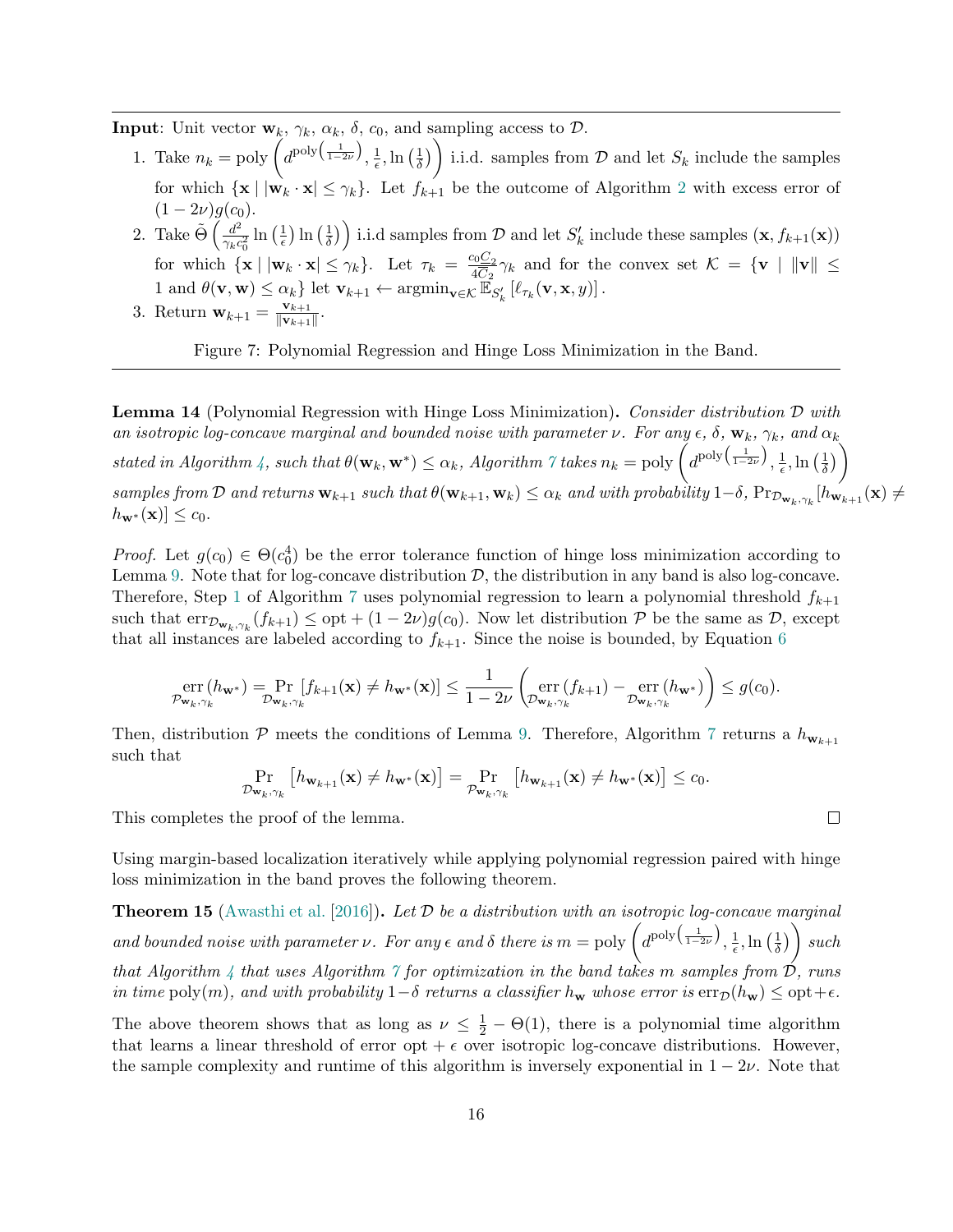this sample complexity is exponentially larger than the information theoretic bounds presented in Section [5.1.](#page-12-2) It remains to be seen if there are computationally efficient algorithms that match the information theoretic bound for general log-concave distributions.

### 6 Final Remarks and Current Research Directions

Connecting this chapter to the broader vision of machine learning, let us note that machine learning's effectiveness in today's world was directly influenced by early works on foundational aspects that moved past the worst-case and leveraged properties of real-life learning problems, e.g., finite VC dimension and margins [\[Cristianini and Shawe-Taylor,](#page-18-9) [2000\]](#page-18-9). We next highlight some of the current research directions in connection to the beyond the worst case analysis of algorithms.

Adversarial Noise. The polynomial regression of Section [4.1](#page-5-2) is due to [Kalai et al.](#page-18-5) [\[2008\]](#page-18-5). The Averaging results of Theorem [7](#page-7-1) are a variant of [Kalai et al.](#page-18-5) [\[2008\]](#page-18-5) original results that applied to the uniform distribution. [Klivans et al.](#page-18-7) [\[2009\]](#page-18-7) showed that a variant of Averaging algorithm with a hard outlier removal technique achieves error of opt +  $\epsilon$  for opt  $\epsilon O(\epsilon^3/\ln(1/\epsilon))$  when the distribution is isotropic log-concave. The margin-based localization technique of Lemma [8](#page-9-2) and its variants first appeared in [Balcan et al.](#page-18-10) [\[2007\]](#page-18-10) in the context of active learning. The combination of margin-based localization technique and hinge loss minimization of Section [4.2](#page-8-0) is due to [Awasthi et al.](#page-17-2) [\[2017a\]](#page-17-2) that also works in the active learning setting. [Daniely](#page-18-11) [\[2015\]](#page-18-11) used this technique with polynomial regression to obtain a PTAS for learning linear thresholds over the uniform distribution. [Diakoniko](#page-18-12)[las et al.](#page-18-12) [\[2018\]](#page-18-12) further extended the margin-based localization results to non-homogeneous linear thresholds. Going forward, generalizing these techniques to more expressive hypothesis classes is an important direction for future work. The key challenge here is to define an appropriate localization area. For linear separators, we derived margin-based localization analytically. In more general settings, however, such as deep neural networks, a closed form derivation may not be possible. It would be interesting to see if one can instead algorithmically compute a good localization area using the properties of the problem at hand, e.g., by using unlabeled data.

Bounded Noise. The results of Section [5.2](#page-13-0) for log-concave distributions with bounded noise are due to [Awasthi et al.](#page-17-4) [\[2015\]](#page-17-4) and [Awasthi et al.](#page-17-5) [\[2016\]](#page-17-5). [Yan and Zhang](#page-18-13) [\[2017\]](#page-18-13) used a variant of this algorithm with improved sample complexity and runtime dependence on  $1/(1 - 2\nu)$  for the special case of uniform distribution over the unit ball. Recently, [Diakonikolas et al.](#page-18-14) [\[2019\]](#page-18-14) presented a polynomial time algorithm for distribution-independent error bound of  $\nu + \epsilon$  when noise is ν-bounded and also showed that their techniques and variants thereof fall short of learning a classier of error opt  $+\epsilon$ . This is a significantly weaker guarantee because in typical applications opt is much smaller than  $\nu$ , which indicates the maximum amount of noise on a given point. To date, the question of whether there are computationally efficient algorithms or hardness results for getting distribution-independent error of opt $+\epsilon$  in presence of bounded noise remains an important open problem in the theory of machine learning. On the other hand, one of the main motivations of bounded noise and its variants is crowdsourcing, where every instance is correctly labeled by at least  $1 - \nu$  fraction of labelers. If one designs the data collection protocol as well as the learning algorithm, [Awasthi et al.](#page-17-6) [\[2017b\]](#page-17-6) showed that any set of classifiers  $\mathcal F$  that can be efficiently learned in the realizable setting using  $m_{\epsilon,\delta}^{real}$  samples can be learned efficiently by making  $O(m_{\epsilon,\delta}^{real})$  queries to the crowd. This effectively shows that the computational and statistical aspects of non-persistent bounded noise are the same as those of the realizable setting.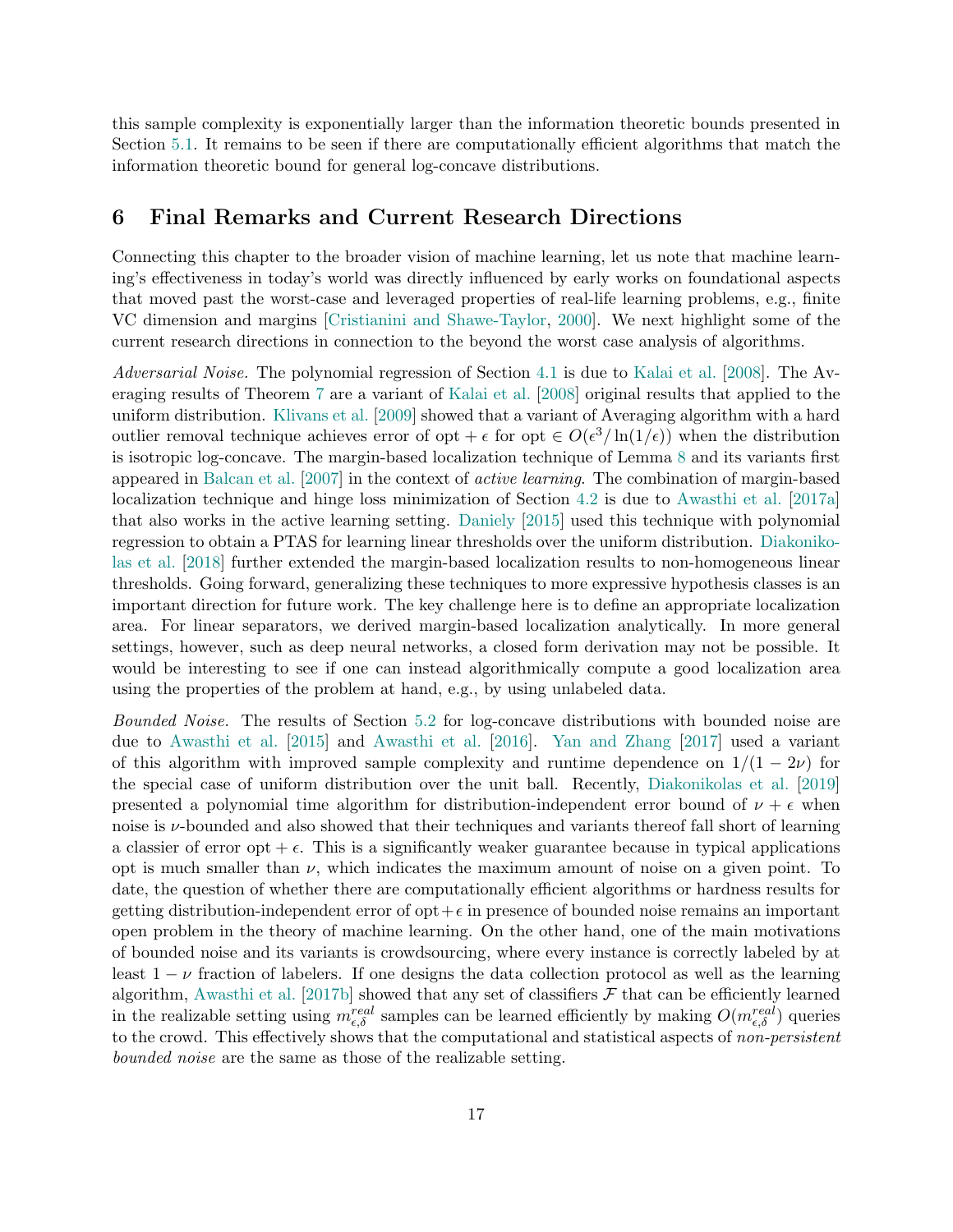In addition to the real-life motivation for this noise model, bounded noise is also related to other notions of beyond the worst-case analysis of algorithms. For example, Equation  $6$ , which relates the excess error of a classifier to how its predictions differ from that of the optimal classifier, is a supervised analog of the "approximation stability" assumption used in *clustering*, that states that any clustering that is close in objective value to the optimal classifier should also be close to it in classification.

Robustness to other Adversarial Attacks. As mentioned, the localization technique introduced in this chapter can also handle malicious noise [\[Awasthi et al.,](#page-17-2) [2017a\]](#page-17-2). A related model considers poisoning attacks where an adversary inserts maliciously crafted fake data points into a training set in order to cause specific failures to a learning algorithm. It would be interesting to provide additional formal guarantees for such adversaries. Another type of attack, called adversarial examples, considers a type of corruption that only affects the distribution at test time, thereby requiring one to learn a classifier  $f \in \mathcal{F}$  on distribution D that still achieves a good performance when D is corrupted by some noise [\[Goodfellow et al.,](#page-18-15) [2015\]](#page-18-15). By in large, this learning model draws motivation from audio-visual attacks on learning systems, where the goal is to secure learning algorithms against an adversary who is intent on causing harm through misclassification [\[Kurakin et al.,](#page-18-16) [2017\]](#page-18-16). A beyond the worst-case perspective on test-time robustness could also improve the robustness of learning algorithms to several non-adversarial corruptions, such as distribution shift and misspecification, and therefore is a promising direction for future research.

### References

- <span id="page-17-1"></span>Martin Anthony and Peter L Bartlett. Neural Network Learning: Theoretical Foundations. Cambridge University Press, 1999.
- <span id="page-17-4"></span>Pranjal Awasthi, Maria-Florina Balcan, Nika Haghtalab, and Ruth Urner. Efficient learning of linear separators under bounded noise. In Proceedings of the 28th Conference on Learning Theory  $(COLT)$ , pages 167–190, 2015.
- <span id="page-17-5"></span>Pranjal Awasthi, Maria-Florina Balcan, Nika Haghtalab, and Hongyang Zhang. Learning and 1-bit compressed sensing under asymmetric noise. In Proceedings of the 29th Conference on Learning Theory (COLT), pages 152–192, 2016.
- <span id="page-17-2"></span>Pranjal Awasthi, Maria Florina Balcan, and Philip M Long. The power of localization for efficiently learning linear separators with noise. Journal of the ACM, 63(6):50, 2017a.
- <span id="page-17-6"></span>Pranjal Awasthi, Avrim Blum, Nika Haghtalab, and Yishay Mansour. Efficient PAC learning from the crowd. In Proceedings of the 30th Conference on Learning Theory (COLT), pages 127–150, 2017b.
- <span id="page-17-0"></span>Maria-Florina Balcan and Nika Haghtalab. Noise in classification. In Tim Roughgarden, editor, Beyond the Worst-Case Analysis of Algorithms, chapter 16. Cambridge University Press, Cambridge, United Kingdom, 2020.
- <span id="page-17-3"></span>Maria-Florina Balcan and Phil Long. Active and passive learning of linear separators under logconcave distributions. In Proceedings of the 26th Conference on Learning Theory (COLT), pages 288–316, 2013.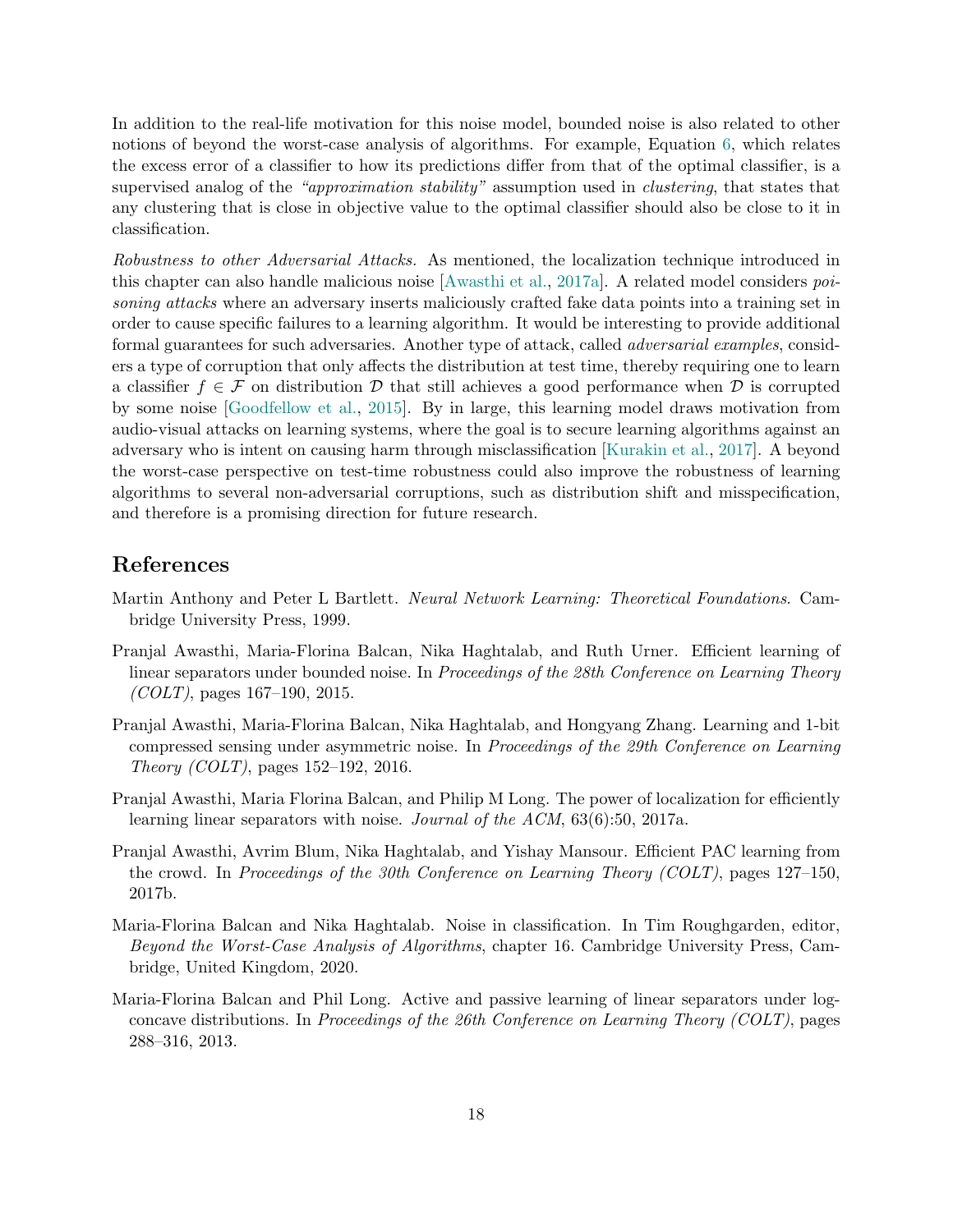- <span id="page-18-10"></span>Maria-Florina Balcan, Andrei Broder, and Tong Zhang. Margin based active learning. In Proceedings of the 20th Conference on Learning Theory (COLT), pages 35–50, 2007.
- <span id="page-18-8"></span>Avrim Blum, A. Frieze, Ravi Kannan, and Santosh Vempala. A polynomial-time algorithm for learning noisy linear threshold functions. Algorithmica, 22(1-2):35–52, 1998.
- <span id="page-18-9"></span>Nello Cristianini and John Shawe-Taylor. An Introduction to Support Vector Machines and Other Kernel-based Learning Methods. Cambridge University Press, 2000.
- <span id="page-18-11"></span>Amit Daniely. A PTAS for agnostically learning halfspaces. In Proceedings of the 28th Conference on Learning Theory (COLT), pages 484–502, 2015.
- <span id="page-18-3"></span>Amit Daniely. Complexity theoretic limitations on learning halfspaces. In Proceedings of the 48th Annual ACM Symposium on Theory of Computing (STOC), pages 105–117, 2016.
- <span id="page-18-12"></span>Ilias Diakonikolas, Daniel M Kane, and Alistair Stewart. Learning geometric concepts with nasty noise. In Proceedings of the 50th Annual ACM Symposium on Theory of Computing (STOC), pages 1061–1073, 2018.
- <span id="page-18-14"></span>Ilias Diakonikolas, Themis Gouleakis, and Christos Tzamos. Distribution-independent PAC learning of halfspaces with massart noise. In Proceedings of the 33rd Annual Conference on Neural Information Processing Systems (NeurIPS), pages 4749–4760, 2019.
- <span id="page-18-15"></span>Ian J. Goodfellow, Jonathon Shlens, and Christian Szegedy. Explaining and harnessing adversarial examples. In Proceedings of the 3rd International Conference on Learning Representations  $(ICLR)$ , 2015.
- <span id="page-18-2"></span>Venkatesan Guruswami and Prasad Raghavendra. Hardness of learning halfspaces with noise. SIAM Journal on Computing, 39(2):742–765, 2009.
- <span id="page-18-5"></span>Adam Tauman Kalai, Adam R Klivans, Yishay Mansour, and Rocco A Servedio. Agnostically learning halfspaces. SIAM Journal on Computing, 37(6):1777–1805, 2008.
- <span id="page-18-1"></span>Michael Kearns and Ming Li. Learning in the presence of malicious errors. SIAM Journal on Computing, 22(4):807–837, 1993.
- <span id="page-18-7"></span>Adam R. Klivans, Philip M. Long, and Rocco A. Servedio. Learning halfspaces with malicious noise. Journal of Machine Learning Research, 10:2715–2740, 2009.
- <span id="page-18-16"></span>Alexey Kurakin, Ian J. Goodfellow, and Samy Bengio. Adversarial examples in the physical world. ICLR (Workshop), 2017.
- <span id="page-18-4"></span>László Lovász and Santosh Vempala. The geometry of logconcave functions and sampling algorithms. Random Structures and Algorithms, 30(3):307–358, 2007.
- <span id="page-18-0"></span>Tim Roughgarden. Beyond the Worst-Case Analysis of Algorithms. Cambridge University Press, Cambridge, United Kingdom, 2020.
- <span id="page-18-6"></span>Rocco Anthony Servedio. Efficient algorithms in computational learning theory. Harvard University, 2001.
- <span id="page-18-13"></span>Songbai Yan and Chicheng Zhang. Revisiting perceptron: Efficient and label-optimal learning